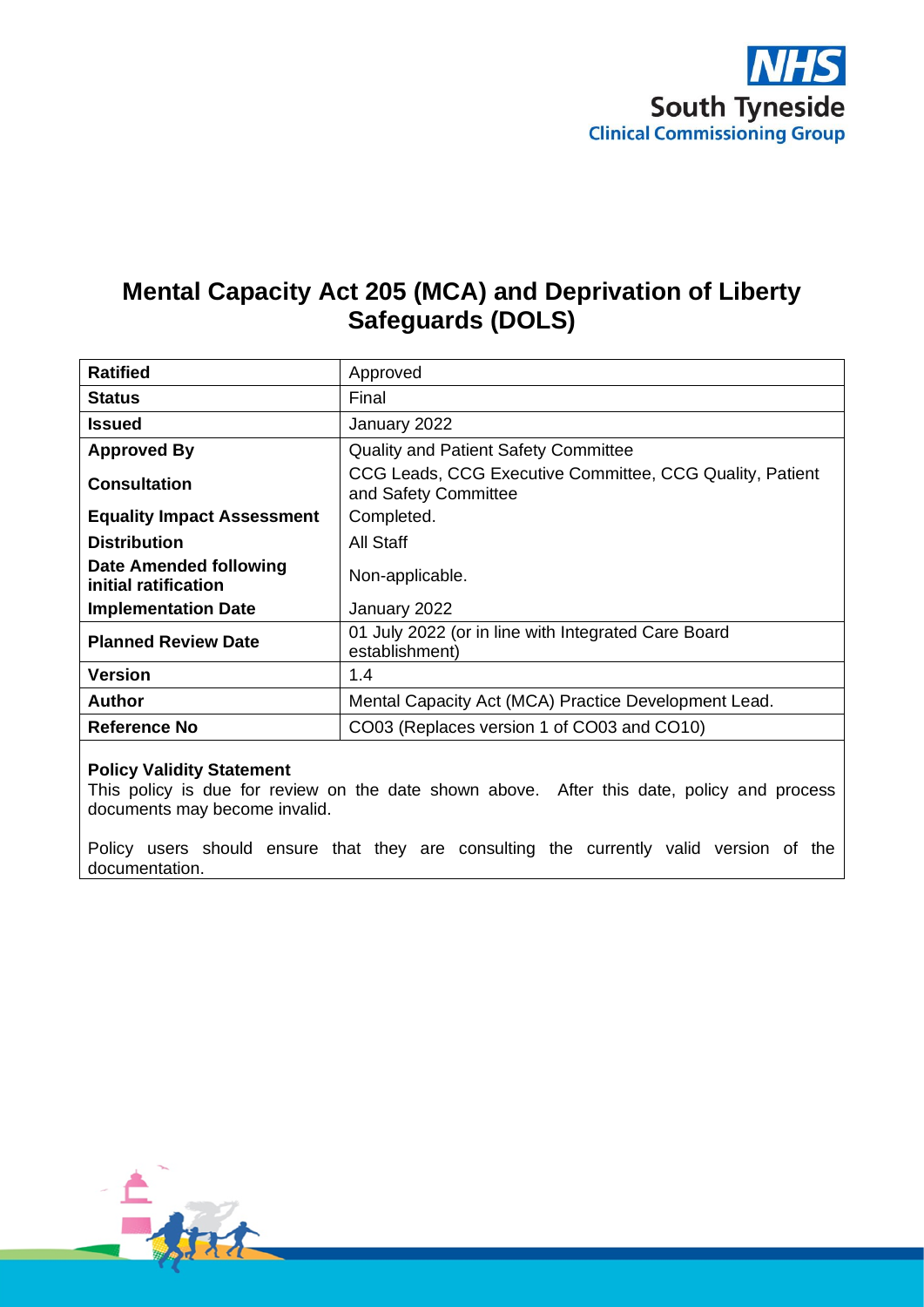# **Version Control**

| <b>Version</b> | <b>Release Date</b> | <b>Author</b>                                         | <b>Update comments</b>                                   |
|----------------|---------------------|-------------------------------------------------------|----------------------------------------------------------|
| 1.1            | October 2016        | <b>MCA Practice</b><br>Development Lead               | Newly combined policy                                    |
| 1.2            | December 2018       | <b>Designated Nurse</b><br><b>Safeguarding Adults</b> | Updated following role changes and<br>governance changes |
| 1.3            | March 2021          | Joint Commissioning<br>Unit, CCG                      | Policy extended for 12 months in light<br>of COVID19     |
| 1.4            | March 2021          | Joint Commissioning<br>Unit, CCG                      | Policy extended in light of ICB<br>establishment         |

# **Approval**

| <b>Role</b> | <b>Name</b>                                    | <b>Date</b>                  |
|-------------|------------------------------------------------|------------------------------|
| Approval    | <b>Quality and Patient Safety</b><br>Committee | 5 <sup>th</sup> October 2016 |
| Approval    | <b>Quality and Patient Safety</b><br>Committee | January 2019                 |
| Approval    | <b>Quality and Patient Safety</b><br>Committee | April 2021                   |
| Approval    | <b>Virtual Executive</b>                       | January 2022                 |

# **Review**

This document will be reviewed two years from its issue date.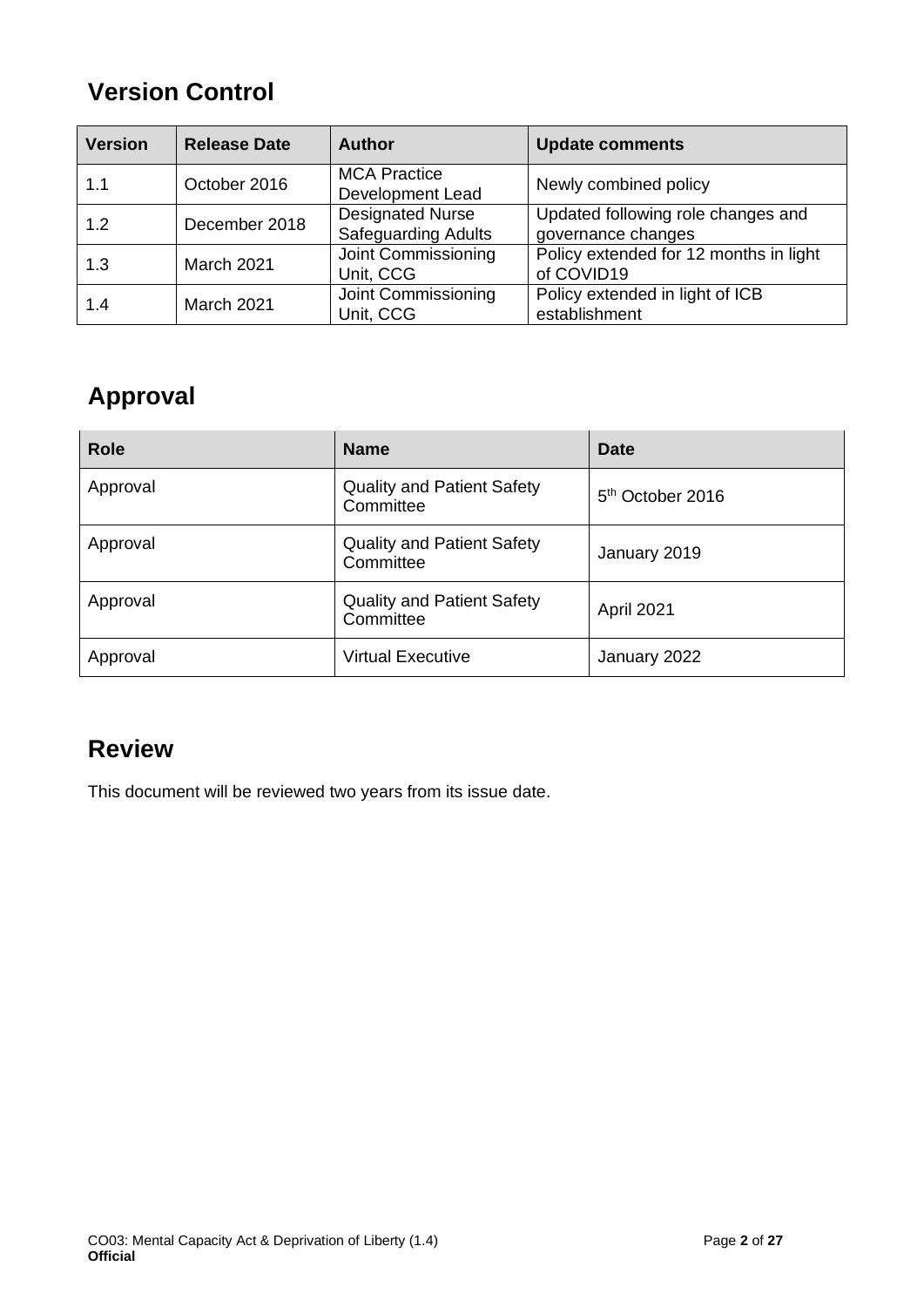# **Contents**

| 2.             |  |
|----------------|--|
| 3 <sup>1</sup> |  |
| 4.             |  |
| 5.             |  |
| 6.             |  |
| 7 <sub>1</sub> |  |
| 8.             |  |
| 9.             |  |
|                |  |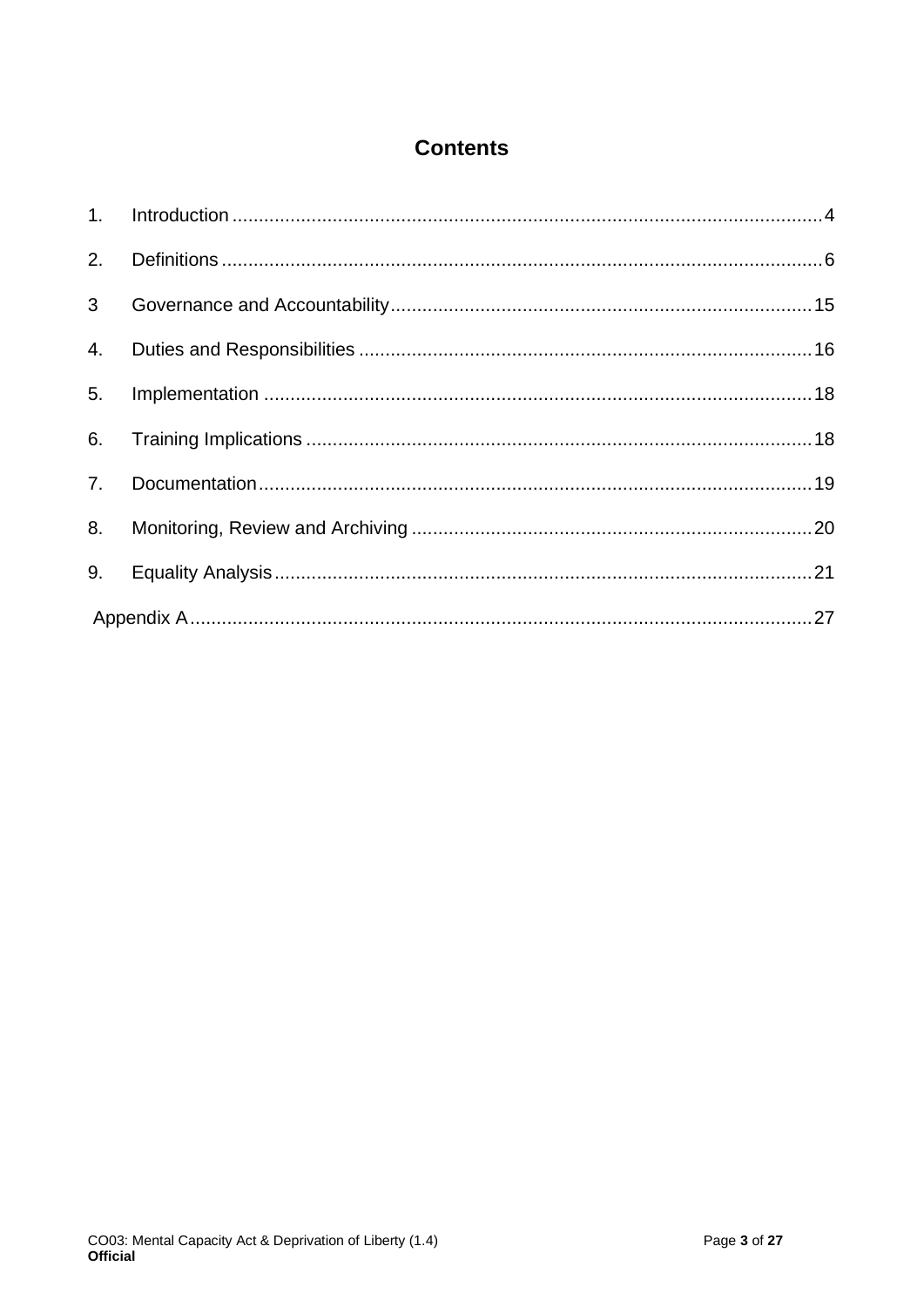# <span id="page-3-0"></span>**1. Introduction**

This policy sets out how as a commissioning organisation South Tyneside Clinical Commissioning Group (STCCG) will fulfil its duties and responsibilities effectively both within its own organisation and across the local health economy via its commissioning arrangements in relation to the Mental Capacity Act (MCA) 2005 Commissioners must understand the implications of the MCA and DoLS, and STCCG commissioned services must demonstrate compliance with the MCA and as appropriate compliance with DoLS.

For the purposes of this policy, STCCG will be referred to as 'the CCG'.

The CCG aspires to the highest standards of corporate behaviour and clinical competence, to ensure that safe, fair and equitable procedures are applied to all organisational transactions, including relationships with patients, their carers, public, staff, stakeholders and the use of public resources. In order to provide clear and consistent guidance, the CCG will develop documents to fulfil all statutory, organisational and best practice requirements and support the principles of equal opportunity for all.

The CCG, as a member of the local Safeguarding Adults Board, Local Adult Safeguarding Sub Groups and Local Executive Groups has formally adopted the principles of the Safeguarding Adults Inter-Agency Policy and Procedures which references the Mental Capacity Act (MCA) 2005 and Deprivation of Liberty Safeguards (DoLS).

This policy should be read in conjunction with the

- The Mental Capacity Act: Code of Practice [https://www.gov.uk/government/publications/mental-capacity-act-code-of](https://www.gov.uk/government/publications/mental-capacity-act-code-of-practice)[practice](https://www.gov.uk/government/publications/mental-capacity-act-code-of-practice)
- Deprivation of Liberty Safeguards (DoLS): Code of Practice http://webarchive.nationalarchives.gov.uk/20130107105354/http:/www.dh.gov.u k/en/Publicationsandstatistics/Publications/PublicationsPolicyAndGuidance/DH\_ 085476
- Deprivation of Liberty Safeguard Policy. Covering domestic deprivations of Liberty. <http://www.southtynesideccg.nhs.uk/publications/policies/>
- Safeguarding Adults Policy CCG CO16 [http://www.southtynesideccg.nhs.uk/wp](http://www.southtynesideccg.nhs.uk/wp-content/uploads/2015/11/CO16-Safeguarding-Adults-Policy-2.pdf)[content/uploads/2015/11/CO16-Safeguarding-Adults-Policy-2.pdf](http://www.southtynesideccg.nhs.uk/wp-content/uploads/2015/11/CO16-Safeguarding-Adults-Policy-2.pdf)

### **1.1. Status**

This policy is a corporate policy.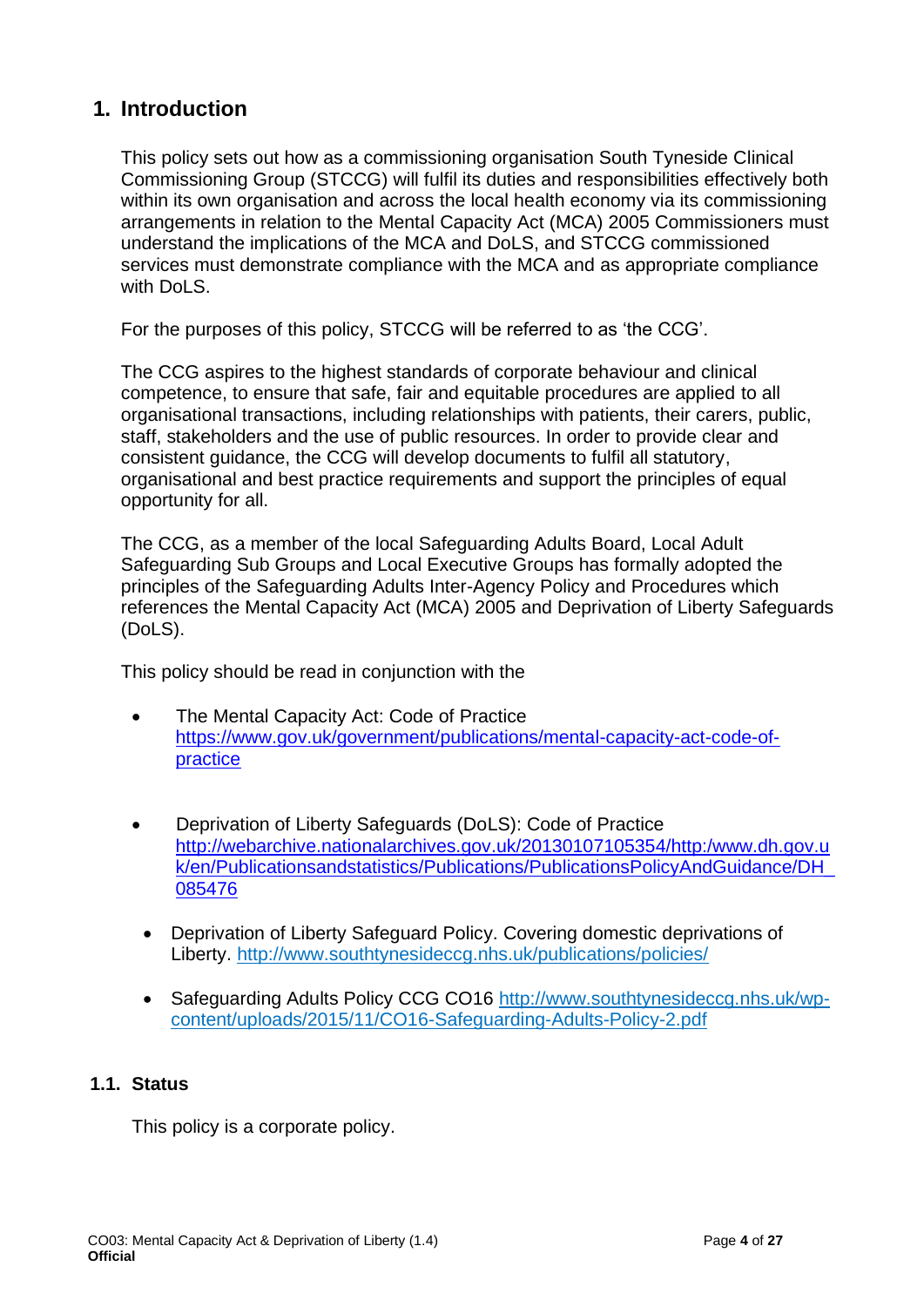### **1.2. Purpose and Scope**

The purpose of this policy is to support the CCG in discharging its duties and responsibilities as a commissioner. This requires the CCG to understand and be able to apply the principles of the Mental Capacity Act (MCA) 2005 Code of Practice, and Deprivation of Liberty Safeguards (DoLS) Code of Practice, so they can be assured that assessments of capacity are carried out appropriately by commissioned services and that decisions made on behalf of people who lack capacity are made in their best interests. Commissioned services are expected to demonstrate compliance with both Codes of practice and any legal changes as a result of case law.

The MCA applies to all people over the age of 16 across England and Wales, with the exception of making a lasting power of attorney (LPA); making an advance decision to refuse treatment (ADRT) and being authorised under the Deprivation of Liberty Safeguards; in these situations the Act applies when a person is aged 18 or over.

The Act also introduces a number of bodies and regulations that staff must be aware of including:

- The Independent Mental Capacity Advocate
- The Office of the Public Guardian
- **The Court of Protection**
- Advance Decisions to refuse treatment
- **Lasting Powers of Attorneys**

The MCA provides legal protection from liability for carrying out certain actions in connection with care and treatment of people provided that practitioners:

- Observe the principles of the MCA
- Make assessment of capacity and it is reasonably believed that the person lacks capacity in relation to the matter in question
- A reasonable belief the action taken is in the best interests of the person

This policy applies to all staff employed by the CCG, including any agency, selfemployed or temporary staff.

All managers must ensure their staff are made aware of this policy and how to access it and ensure its implementation within their line of responsibility and accountability.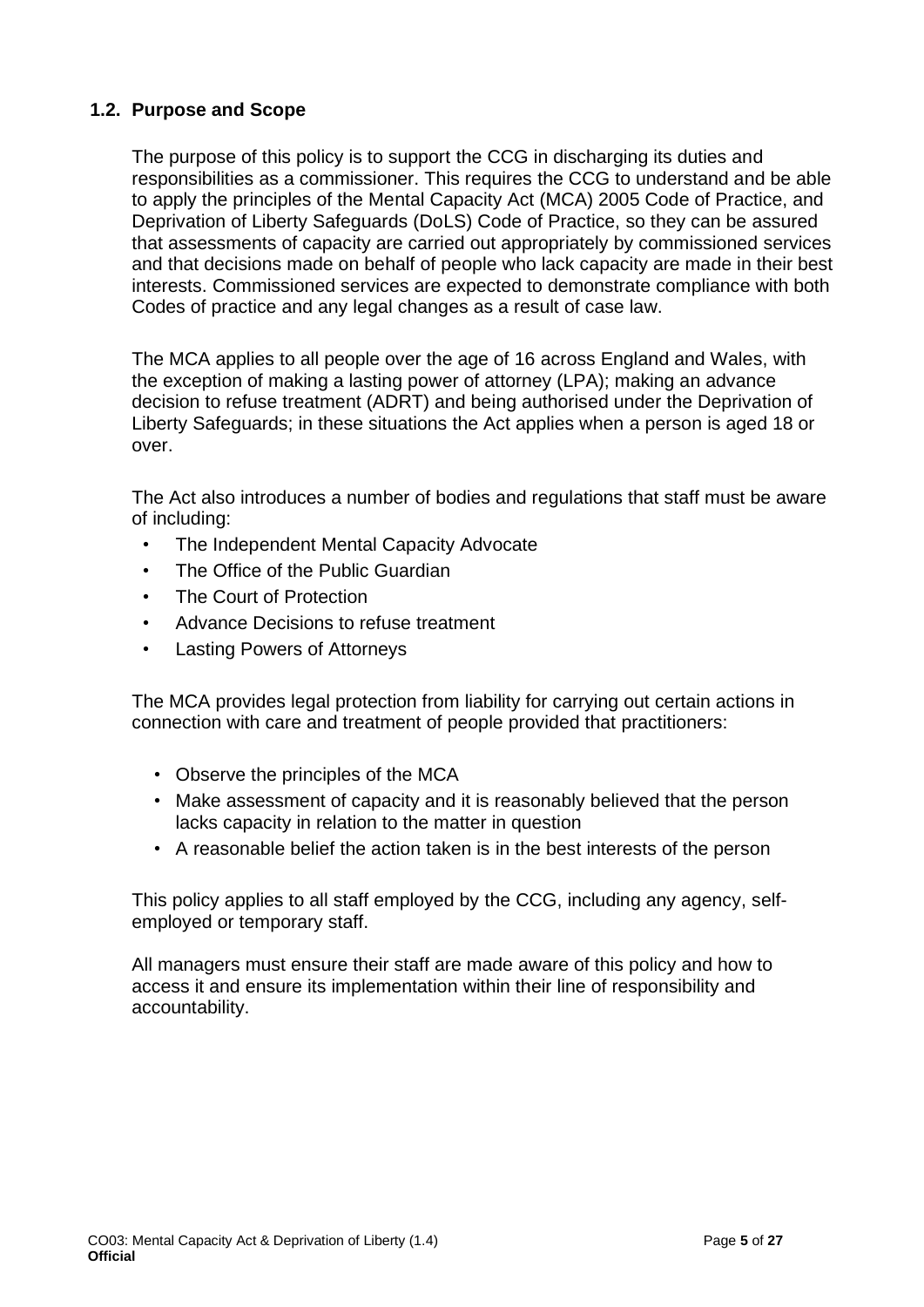# <span id="page-5-0"></span>**2. Definitions**

The following terms and abbreviations are used within this document:

| <b>Reference</b>                            | <b>Abbreviated Term</b> |
|---------------------------------------------|-------------------------|
| <b>Mental Capacity Act</b>                  | <b>MCA</b>              |
| <b>Mental Health Act</b>                    | <b>MHA</b>              |
| <b>Independent Mental Capacity Advocate</b> | <b>IMCA</b>             |
| Office of the Public Guardian               | <b>OPG</b>              |
| <b>Court of Protection</b>                  | <b>COP</b>              |
| Lasting Power of Attorney                   | <b>LPA</b>              |
| <b>Enduring Power of Attorney</b>           | <b>EPA</b>              |
| Advance Decision to refuse treatment        | <b>ADRT</b>             |
| <b>General Practitioner</b>                 | GP                      |
| Deprivation of Liberty Safeguard            | <b>DoLs</b>             |
| <b>Supervisory Body</b>                     | <b>SB</b>               |
| <b>Managing Authority</b>                   | MA                      |

# **2.1 Lack of Mental Capacity**

'A person lacks capacity at a certain time if they are unable to make a decision for themselves in relation to a matter, because of impairment, or a disturbance in the functioning of the mind or brain'*. [MCA section 2(1)]*

An impairment or disturbance in the brain could be as a result of a diagnosis or condition such as (not an exhaustive list):

- A stroke or brain injury
- A mental health problem
- Dementia
- A cognitive or neurological condition
- A learning disability
- Confusion, drowsiness or unconsciousness because of an illness or treatment for it
- A substance misuse

Lacking capacity is about a particular decision at a certain time, not a range of decisions. If someone cannot make complex decisions it does not mean they cannot make simple decisions. Someone must be supported to make decisions whenever possible.

It does not matter if the impairment or disturbance is permanent or temporary but if the person is likely to regain capacity in time for the decision to be made, delay of the decision should be considered. Therefore capacity testing may be required at various periods.

Lack of capacity cannot be established merely by reference to a person's age, appearance or condition or aspect of their behaviour, which might lead others to make an assumption about their capacity. An assumption that the person is making an unwise decision must be objective and related to the person's cultural values.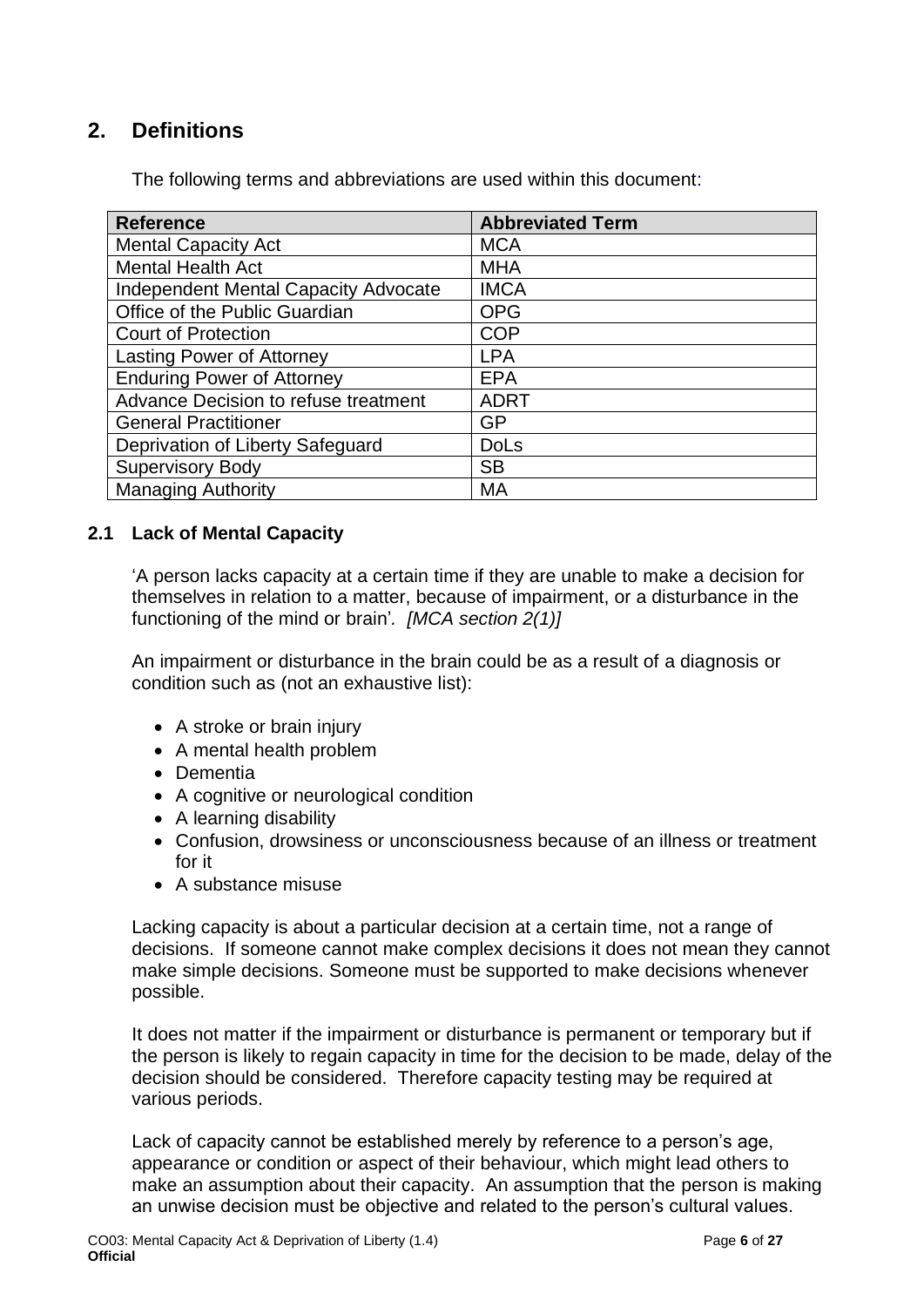Lack of capacity must be established following the functional test and any subsequent decision or intervention made within the best interests' framework as set out in the MCA 2005.

### **2.2 Mental Capacity Act Principles**

There are five key principles underpinning the MCA as follows:

- 1. A person must be assumed to have capacity unless it is established that they lack capacity.
- 2. A person is not to be treated as unable to make a decision unless all practicable steps to help him to do so have been taken without success.
- 3. A person is not to be treated as unable to make a decision merely because he makes an unwise decision.
- 4. An act done or decision made, under this Act for or on behalf of a person who lacks capacity must be done or made, in his best interests.
- 5. Before the act is done or decision is made, regard must be had to whether the purpose for which it is needed can be as effectively achieved in a way that is less restrictive of the person's rights and freedom of action.

#### **2.3 Assessment of Lack of Capacity**

The evidence the Act requires to establish a lack of capacity is known as the 2 stage test that is both diagnostic and functional. Practitioners must set out their assessment and subsequent record, following this test.

Stage 1 Establishing if the disorder or impairment may affect the ability to make specific decision in question.

- Does the person have an impairment of the mind or brain, or is there some sort of disturbance affecting the way their mind or brain works? (It doesn't matter whether the impairment or disturbance is temporary or permanent.)
- If so, does that impairment or disturbance mean that the person is unable to make the decision in question at the time it needs to be made?

Stage 2 Assessing the ability to make specific decision

- Does the person have a general understanding of what decision they need to make and why they need to make it? Including the likely consequences of making, or not making, this decision?
- Is the person able to retain the information relevant to this decision?
- Is the person able to use and weigh up the information? Inability to do this must relate to the disorder or impairment and not a person's preferences or opinions such as cultural or religious views.
- Can the person communicate their decision by talking, using sign language or any other means? Would the services of a professional such as a speech and language therapist be helpful?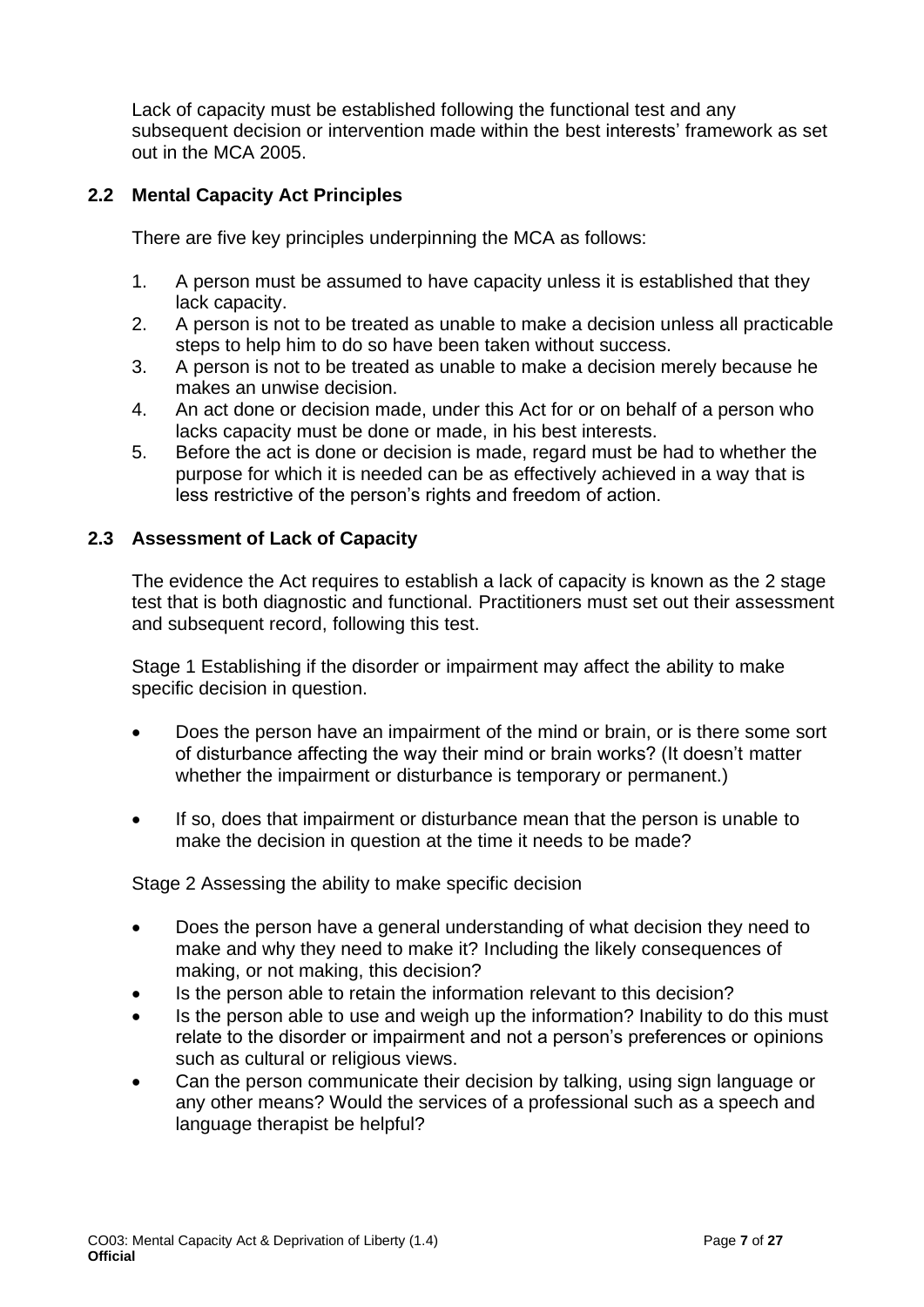Where a decision is complex or more serious, a practitioner may consider there is a need for a more thorough assessment (perhaps by involving a doctor or other professional expert).

There is a form available to support recording. This is also available direct into the EMIS system within the MCA template

[Deciding Right Regional Forms | Northern England Strategic Clinical Networks](http://www.nescn.nhs.uk/common-themes/deciding-right/regional-forms/)

Detailed information on capacity assessment is set out in chapter 5 of the MCA code.

### **2.4 Making a best interest decision**

One of the key principles of the Act is that any act done for, or any decision made on behalf of a person who lacks capacity must be done, or made, in that person's best interests. That is the same whether the person making the decision or acting is a family carer, a paid care worker, an attorney, a court-appointed deputy, or a healthcare professional, and whether the decision is a minor issue – like what to wear – or a major issue, like whether to provide particular healthcare.

As long as these acts or decisions are in the best interests of the person who lacks capacity to make the decision for themselves or to consent to acts concerned with their care or treatment, then the decision-maker or carer will be protected from liability.

There are exceptions to this, including circumstances where a person has made an advance decision to refuse treatment and, in specific circumstances, the involvement of a person who lacks capacity in research. But otherwise the underpinning principle of the Act is that all acts and decisions should be made in the best interests of the person without capacity.

Working out what is in someone else's best interests may be difficult, and the Act requires people to follow certain steps to help them work out whether a particular act or decision is in a person's best interests. In some cases, there may be disagreement about what someone's best interests really are. As long as the person who acts or makes the decision has followed the steps to establish whether a person has capacity, and done everything they reasonably can to work out what someone's best interests are, the law should protect them.

# **2.5 Best interests decision making framework**

A person trying to work out the best interests of a person who lacks capacity to make a particular decision should:

- $\checkmark$  Encourage participation do whatever is possible to permit and encourage the person to take part, or to improve their ability to take part, in making the decision.
- $\checkmark$  Identify all relevant circumstances Try to identify all the things that the person who lacks capacity would take into account if they were making the decision or acting for themselves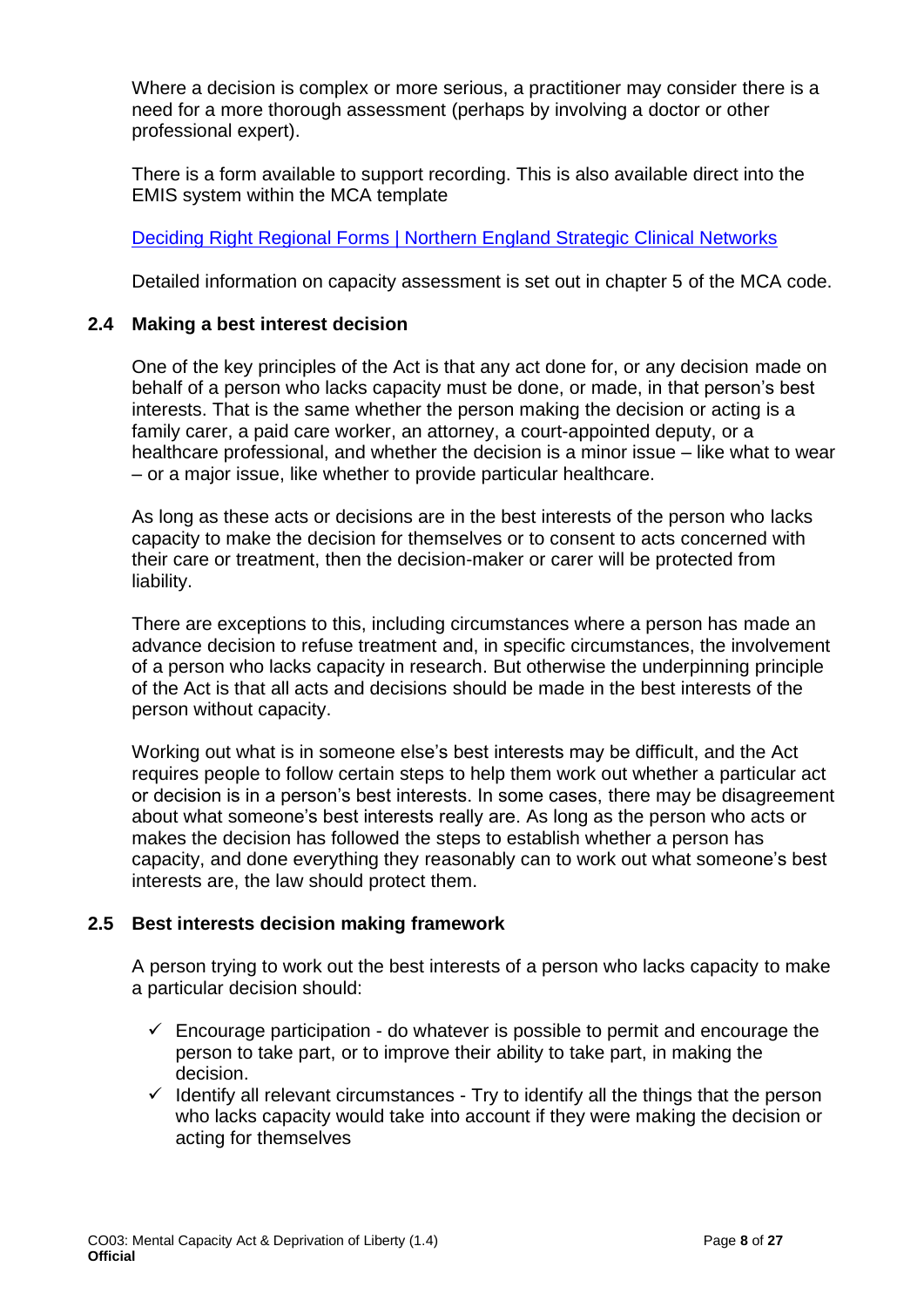- $\checkmark$  Find out the person's views try to find out the views of the person who lacks capacity, including:
	- $\circ$  the person's past and present wishes and feelings these may have been expressed verbally, in writing or through behaviour or habits.
	- o any beliefs and values (e.g. religious, cultural, moral or political) that would be likely to influence the decision in question.
	- $\circ$  any other factors the person themselves would be likely to consider if they were making the decision or acting for themselves.
- ✓ Avoid discrimination- do not make assumptions about someone's best interests simply on the basis of the person's age, appearance, condition or behaviour.
- $\checkmark$  Assess whether the person might regain capacity consider whether the person is likely to regain capacity (e.g. after receiving medical treatment). If so, can the decision wait until then?
- $\checkmark$  If the decision concerns life-sustaining treatment not be motivated in any way by a desire to bring about the person's death.
- $\checkmark$  They should not make assumptions about the person's quality of life.

### **2.6 Clinical Interventions in best interests**

Provided you have complied with the MCA in assessing capacity and acting in the person's best interests you will be able to diagnose and treat patients who do not have the capacity to give their consent. For example (not an exhaustive list):

- Diagnostic examinations and tests
- **Assessments**
- Medical and dental treatment
- Surgical procedures
- Admission to hospital for assessment or treatment with the exception of people requiring detention under the Mental Health Act 2007 (MHA)
- Nursing care
- Emergency procedures in emergencies it will often be in a person's best interests for you to provide urgent treatment without delay.
- Placements in residential care

However, certain decisions are outside of the framework of best interests in the MCA and they may require the Court of Protection to make the particular decision. Sections 27-29 and 62 of the MCA set out such decisions. These include:

- Decisions concerning family relationships (section 27) e.g. consenting to sexual relations, consent to marriage, divorce, a child being placed for adoption or the making of an adoption order.
- Mental Health Act matters e.g. treatment under Part 4 the Mental Health Act 1983 amended 2007
- Voting rights (section 29)
- Unlawful killing or assisted suicide (section 62)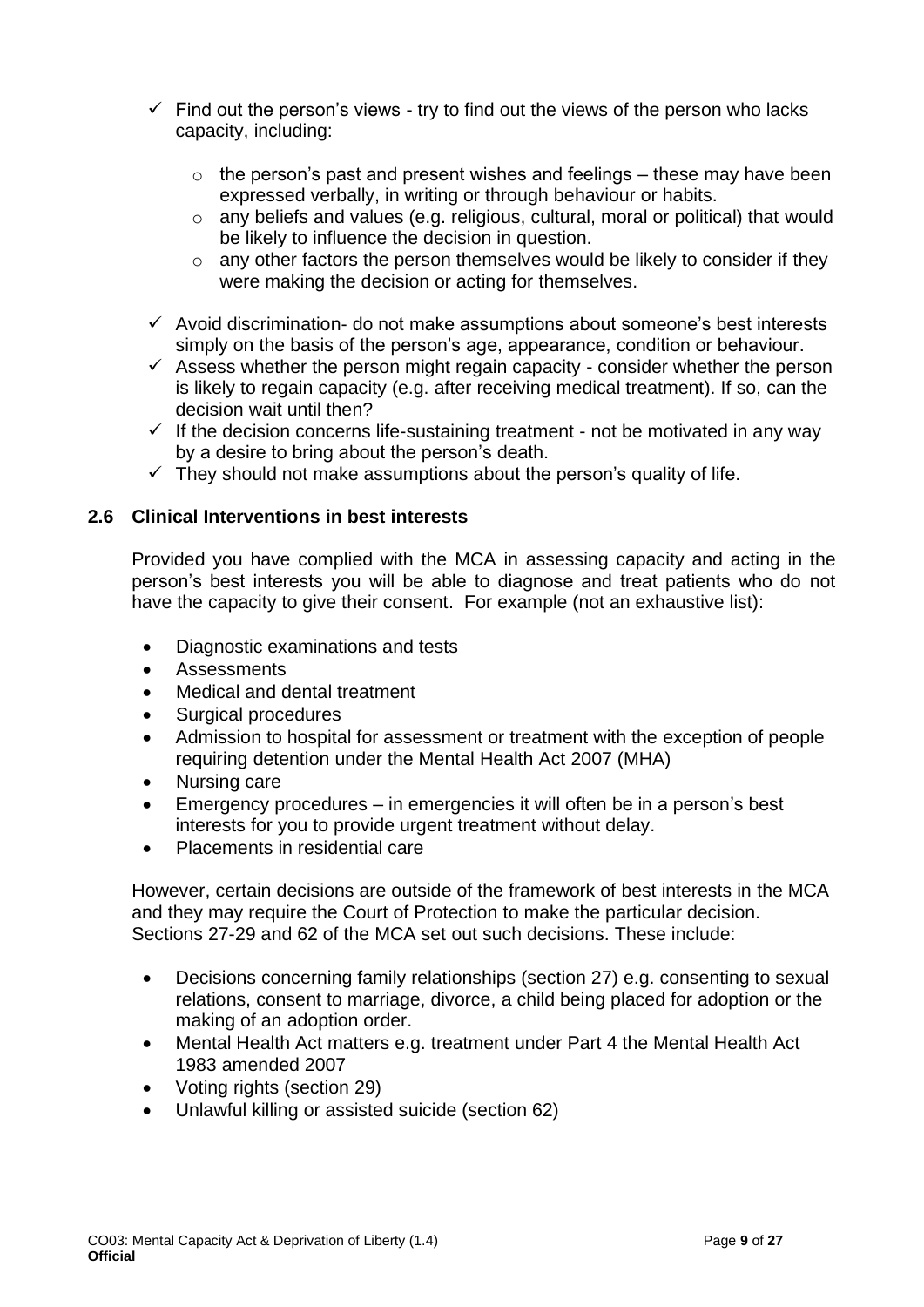# **2.7 The Independent Mental Capacity Advocate (IMCA)**

Advocacy is taking action to help people:

- Express their views
- Secure their rights
- have their interests represented
- access information and services
- explore choices and options

Advocacy promotes equality, social justice and social inclusion. Therefore an IMCA is not a decision maker for a person who lacks capacity but to support the person who lacks capacity and represent their views and interests to the decision maker.

The MCA sets a requirement of statutory Independent Mental Capacity Advocacy (IMCA) and aims to provide independent safeguards for people who lack capacity to make certain important decisions and have no-one else other than paid staff to support or represent them or be consulted.

An IMCA **must** be instructed when:

- An NHS body is proposing to provide serious medical treatment.
- An NHS body or local authority is proposing to arrange accommodation or a change of accommodation, in a hospital or a care home and the person will stay in hospital for more than 28 days or 8 weeks in a care home.

An IMCA *may* be instructed

- Care Reviews take place if the IMCA would provide a particular benefit e.g. continuous care reviews about accommodation or changes to accommodation.
- Adult protection cases take place even if befriended.

If a decision is to be made in relation to any of the above statutory areas (apart from emergency situations) an IMCA **MUST** be instructed **PRIOR** to the decision being made. The only exception to this is when an urgent decision is needed, for example to save a person's life. This decision must be recorded with the reason for nonreferral. The IMCA will still need to be instructed for any serious medical treatment that follows the emergency treatment and a decision maker must continue to act in a person's best interests whilst waiting the IMCA report, for example, providing treatment that stops a condition getting worse.

It is important to remember that an IMCA is not a decision maker for a person who lacks capacity but to support the person who lacks capacity and represent their views and interests to the decision maker.

The IMCA will prepare a report for the person who instructed them and if they disagree with the decision made they can also challenge the decision maker. The decision maker has a duty to consider the IMCA report but remains the decision maker.

Information on local IMCA providers is available from the Local Authority or the CCG.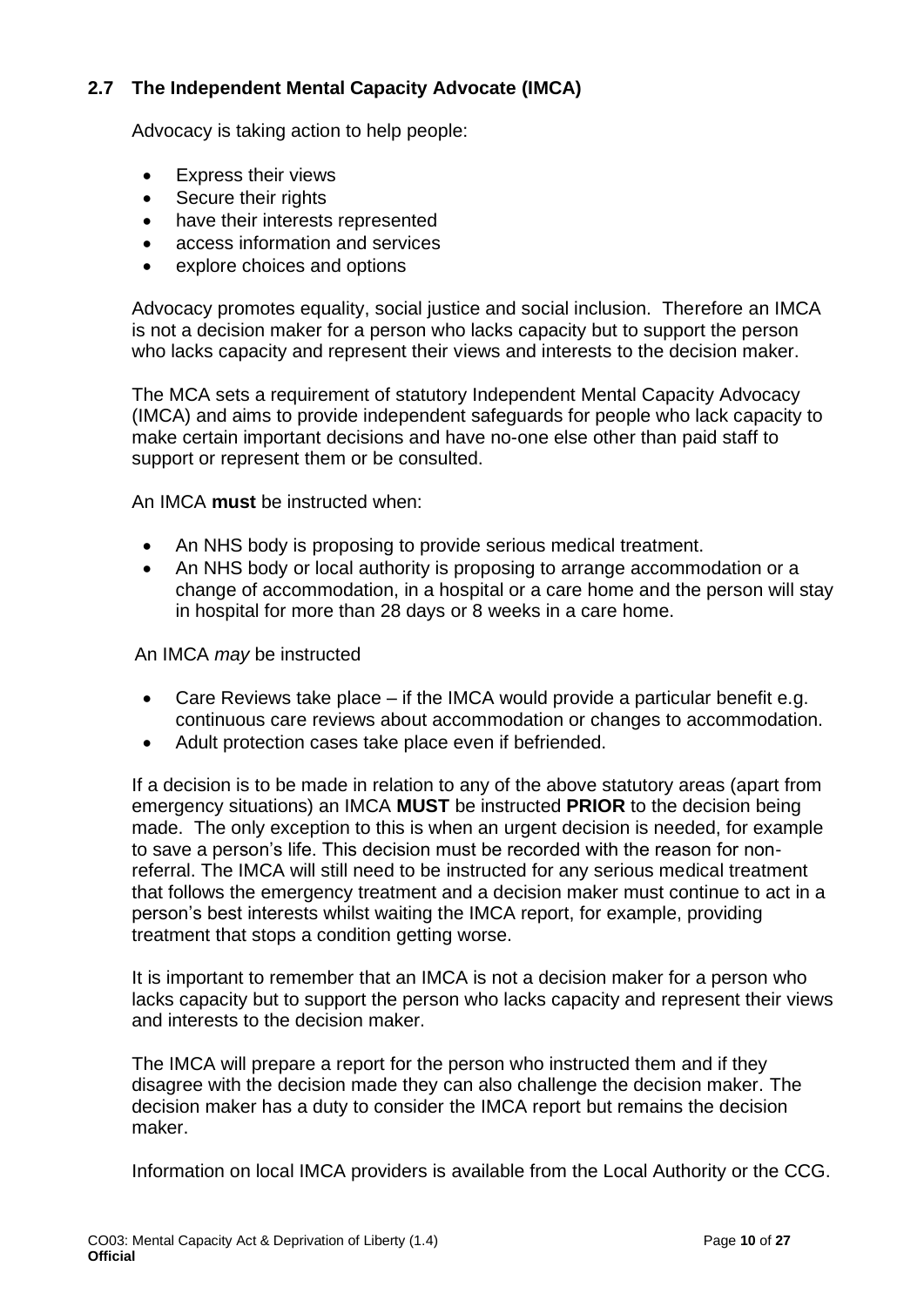# **2.8 Advance Decisions to Refuse Treatment (ADRT)**

People with capacity over the age of 18 years, are able to make advance decisions regarding refusal of health treatments, which will relate mainly to medical decisions, these should be recorded in the persons file where there is knowledge of them. These may well be lodged with the person's GP and are legally binding if made in accordance with the Act.

Making an advance decision to refuse treatment allows particular types of treatment you would never want, to be honored in the event of losing capacity – this is legally binding and health care professionals must follow ADRT when found to be valid and applicable.

Practitioners must take all reasonable efforts to check if and advance decision exists, and that it is valid and applicable to the particular treatment in question. Reasonable steps would include, checking the records, asking the patient, their friends or family, and checking with the GP if one is known or recorded. Reasonable steps are dependent on the urgency and nature of the treatment in question.

The Act introduces a number of rules you must follow. Therefore a person making an ADRT should check that their current advance decision meets the rules if it is to take effect.

An advance decision need not be in writing although it is more helpful. For life sustaining treatment (treatment needed to keep a person alive, which without they may die) this must be in writing.

Life sustaining advance decisions must:

- Be in writing
- Contain a specific statement, which says your decision applies even though your life may be at risk
- Signed by the person or nominated appointee and in front of a witness
- Signed by the witness in front of the person

This does not change the law on euthanasia or assisted suicide. A person cannot ask for an advance decision to end their life or request treatment in future.

The validity of an advance decision may be challenged on the following grounds;

- If the Advance Decision is not applicable to this treatment decision
- If it is treatment for a mental disorder, treatment could be given under the Mental Health Act if the criteria for this are met.
- If the relevant person changes their mind
- If they do a subsequent act that contradicts the Advance Decision
- They have appointed an LPA for Health and Welfare after the date of the Advance Decision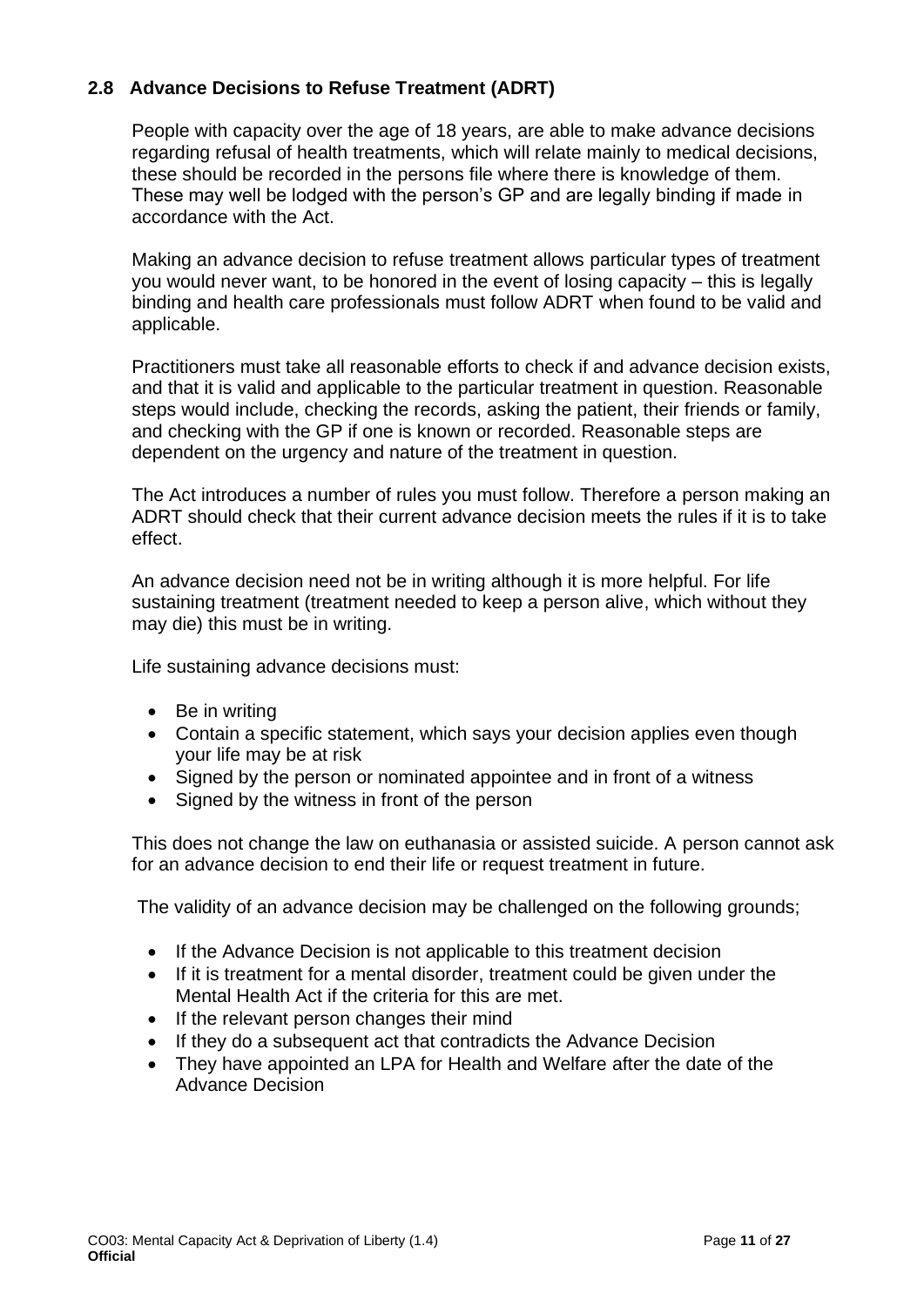## **2.9 Advance statements of preference**

Advance statements of preference are evidence of a person's wishes and preferences regarding care and treatment. Unlike ADRT's they are not legally binding however should be considered by the practitioner in decisions of best interest. They are evidence of the person's wishes and feelings and may provide a clear indication of what the person would have wished for when capacitated to make the relevant decision for themselves. Statements of preference often form part of anticipatory care planning, treatment escalation plans, emergency health care plans and end of life care planning.

# **2.10 Lasting Powers of Attorney (LPA)**

This is where a person with capacity appoints another person to act for them in the eventuality that they lose capacity at some point in the future. This has far reaching effects for healthcare workers because the MCA extends the way people using services can plan ahead for a time when they lack capacity. LPAs can be friends, relatives or a professional for:

- Property and affairs LPA re financial and property matters
- Personal Welfare LPA re decisions about health and welfare, where you live, day to day care or medical treatment.

This must be recorded in the person's file where there is knowledge of it. It must be registered with the Office of the Public Guardian to take effect and an LPA can only act within the remit of the authority set out in the LPA. For example, a LPA for property and affairs does not give authority for health and welfare decisions and a Health and Welfare LPA only covers life sustaining decisions if explicitly set out to do so.

Important facts about LPAs

- Enduring Powers of Attorney (EPAs) can no longer be made after 2007 and they only apply to financial matters.
- When a person makes an LPA they must have the capacity to understand the importance of the document.
- Before an LPA can be used it must be registered with the Office of the Public Guardian.
- An LPA for property and affairs can be used when the person still has capacity unless the donor specifies otherwise.
- A personal welfare attorney will have no power to consent to, or refuse treatment whilst a person has the capacity to decide for themselves.
- If a person is in your care and has a Health and Welfare LPA, the attorney will be the decision maker on matters relating to a person's care and treatment.
- If the decision is about life sustaining treatment the attorney will only have the authority to make the decision if the LPA specifies this.
- If you are directly involved professionally in care or treatment of a patient you should not agree to act as an attorney.
- It is important to read the LPA to understand the extent of the attorney's power.

The Office of the Public Guardian (OPG)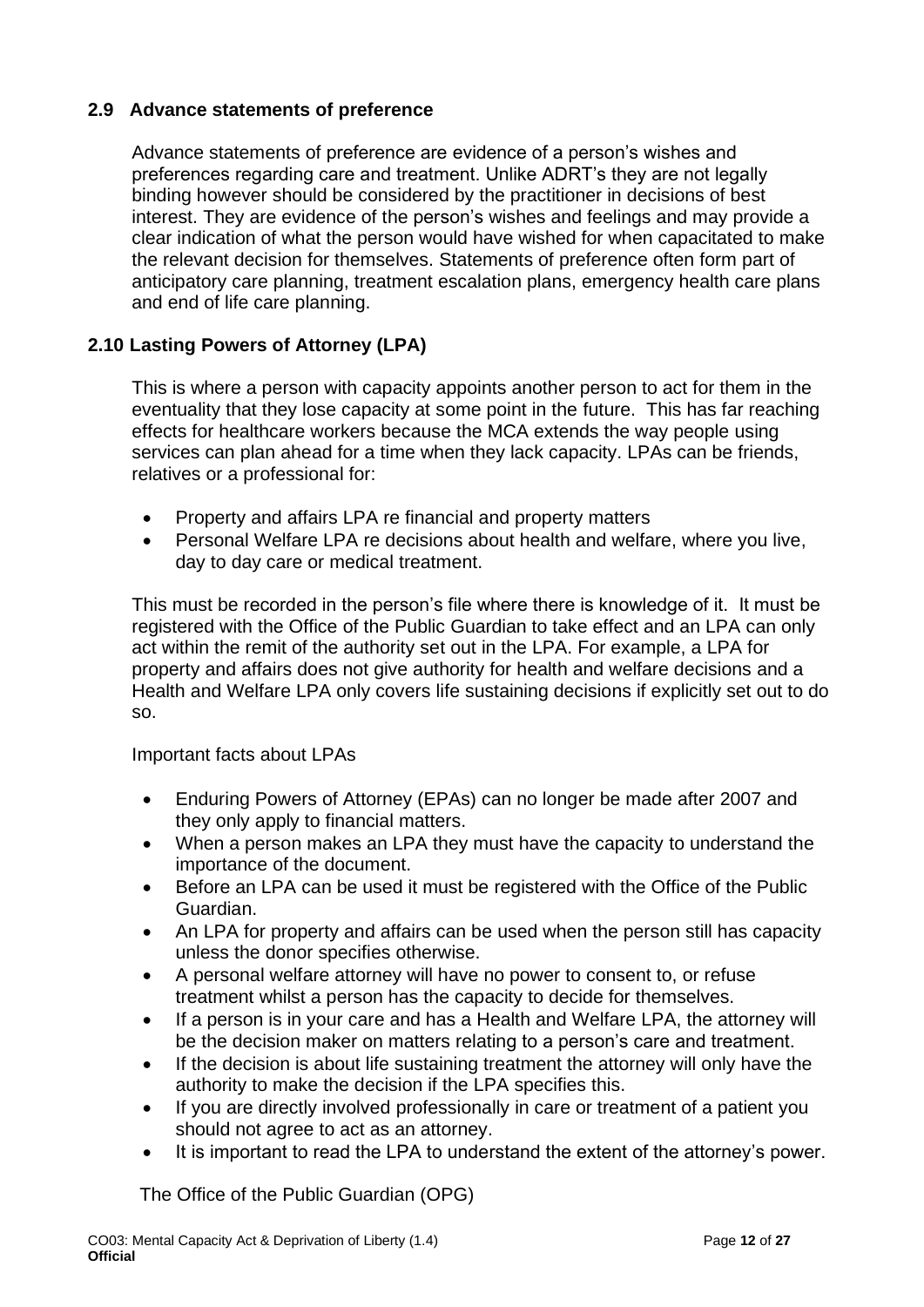This exists to help protect people who lack capacity by setting up a register of Lasting Powers of Attorney; Court appointed Deputies; receiving reports from Attorneys acting under LPAs and from Deputies; and providing reports to the COP, as requested.

The OPG can be contacted to carry out a search on three registers which they maintain, these being registered LPAs, registered EPAs and the register of Court orders appointing Deputies. This is a free service.

Further information regarding the Office of the Public Guardian including all the forms to make powers of Attorney, can be found by the following link: <http://www.publicguardian.gov.uk/>

# **2.11 The Court of Protection (COP)**

This is a specialist court for all issues relating to people who lack capacity to make specific decisions. The Court makes decisions and appoints Deputies to make decisions in the best interests of those who lack capacity to do so.

The Act provides for a COP to make decisions in relation to the property and affairs and healthcare and personal welfare of adults (and children in a few cases) who lack capacity. The Court also has the power to make declarations about whether someone has the capacity to make a particular decision. The Court has the same powers, rights, privileges and authority in relation to mental capacity matters as the High Court. It is a superior court of record and is able to set precedents (i.e. set examples to follow in future cases).

The Court of Protection has the powers to:

- decide whether a person has capacity to make a particular decision for themselves; make declarations, decisions or orders on financial or welfare matters affecting people who lack capacity to make such decisions;
- appoint deputies to make decisions for people lacking capacity to make those decisions;
- decide whether an LPA or EPA is valid; and remove deputies or attorneys who fail to carry out their duties,
- and hear cases concerning objections to register an LPA or EPA and make decisions about whether or not an LPA or EPA is valid.

Details of the fees charged by the court, and the circumstances in which the fees may be waived or remitted, are available from the Office of the Public Guardian. Further information regarding the Court of Protection can be accessed via the Office of the Public Guardian website and the following link: [Court of Protection -](https://www.gov.uk/courts-tribunals/court-of-protection) [GOV.UK](https://www.gov.uk/courts-tribunals/court-of-protection)

The CCG must ensure that all informal and formal internal mechanisms be exhausted before making any application to the Court of Protection. However where an application is required, this must not be delayed. Advice and support for legal services should be sought from NECS Governance Team and in consultation with the Equality and Diversity Lead.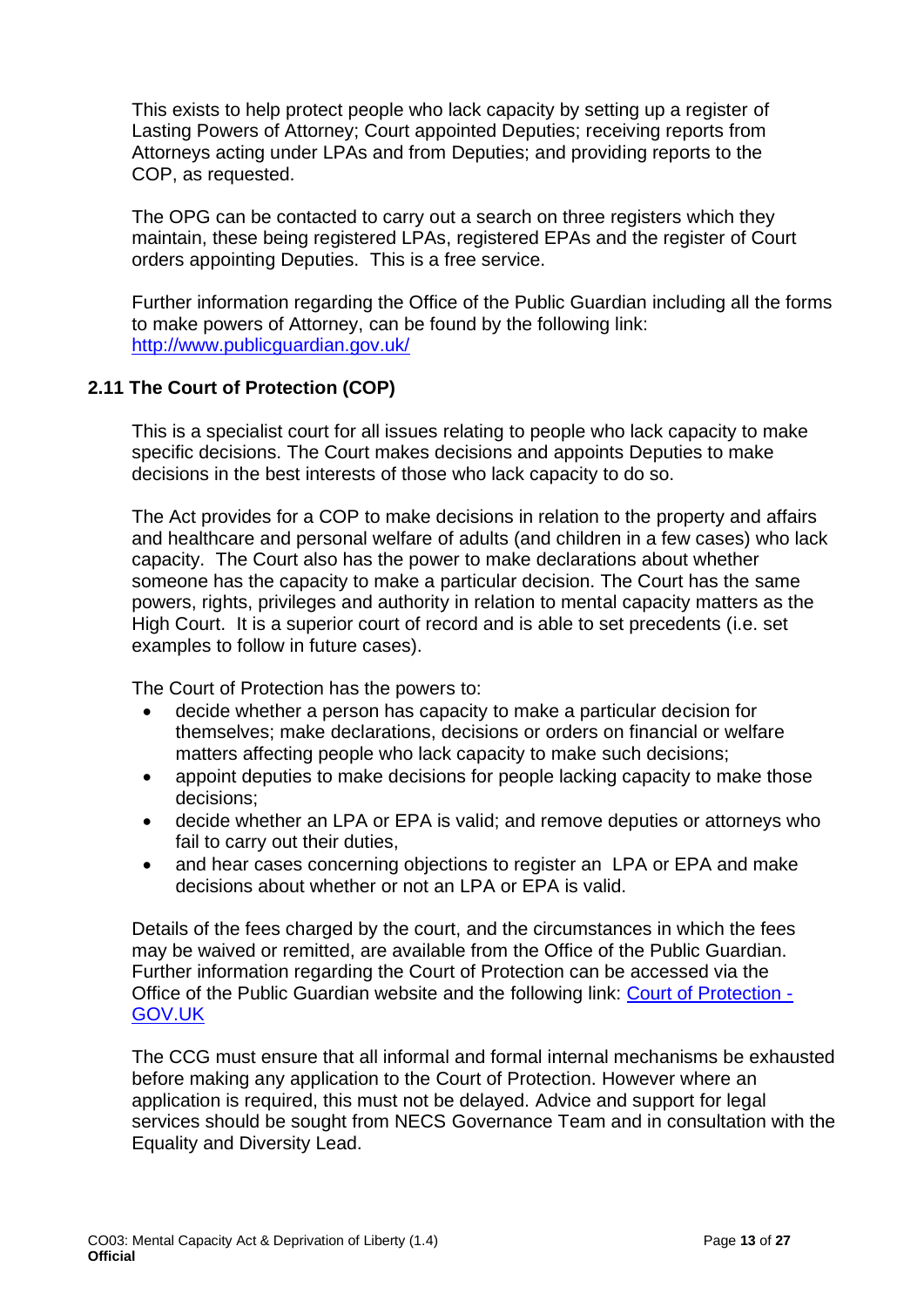## **2.12 Deprivation of Liberty Safeguards**

Whilst a Deprivation of Liberty (DoL) may occur in any care setting, the DoL safeguards (DoLS) form part of the MCA and provide legal protection for people over the age of 18, who are or may become, deprived of their liberty in a hospital or care home environment, whether placed under public or private arrangements. Those affected by the DoLS will include people with a "mental disorder", as defined within the Mental Health Act (1983) amended (2007), who lack the capacity to make informed decisions about arrangements for their care or treatment. The DoLS clarify that a person may be deprived of their liberty:

- If they lack the mental capacity to consent to their accommodation and care plans, and;
- it is in their own best interests to protect them from harm.

On 1<sup>st</sup> April 2013, Primary Care Trusts ceased to exist and their Supervisory Body (SB) role was transferred to Local Authorities (LA). As such the CCG's are not Supervisory Bodies (SBs) but they are required to work closely with providers and the LA's to ensure the protections offered by the safeguards are implemented appropriately and that care they commission is compliant with the MCA and DoLS.

On 19th March 2014, the Supreme Court published its' judgement in the P v Cheshire West and Chester Council and P & Q v Surrey County Council cases.

This judgement significantly clarified the definition of what constitutes a deprivation of liberty by establishing an 'Acid Test'.

For a person to be deprived of their liberty, they must be:

- subject both to continuous supervision and control
- and not be free to leave.

They must also lack the mental capacity to consent to the relevant care and support arrangements, and the state hold a responsibility for that care. This includes where placements are made privately in to care home settings that the local authority have oversight of regarding standards, safeguarding and monitoring.

In all cases the following are not relevant to the application of the test:

- 1. The person's compliance or lack of objection to the care arrangements.
- 2. The reason or purpose behind a particular placement;
- 3. And the relative normality of the placement (whatever the comparison made).

This means that the person should not be compared with anyone else in determining whether there is a Deprivation of Liberty. However, young persons aged 16 or 17 should be compared to persons of a similar age and maturity without disabilities).

The DoLS afford people, who are vulnerable due to lack of mental capacity, an independent review of their care and the provision of additional rights and advocacy.

In introducing the 'Acid Test', it has widened the scope of whom may be affected, to cover Independent Living Schemes, Adult Placements, Children's Foster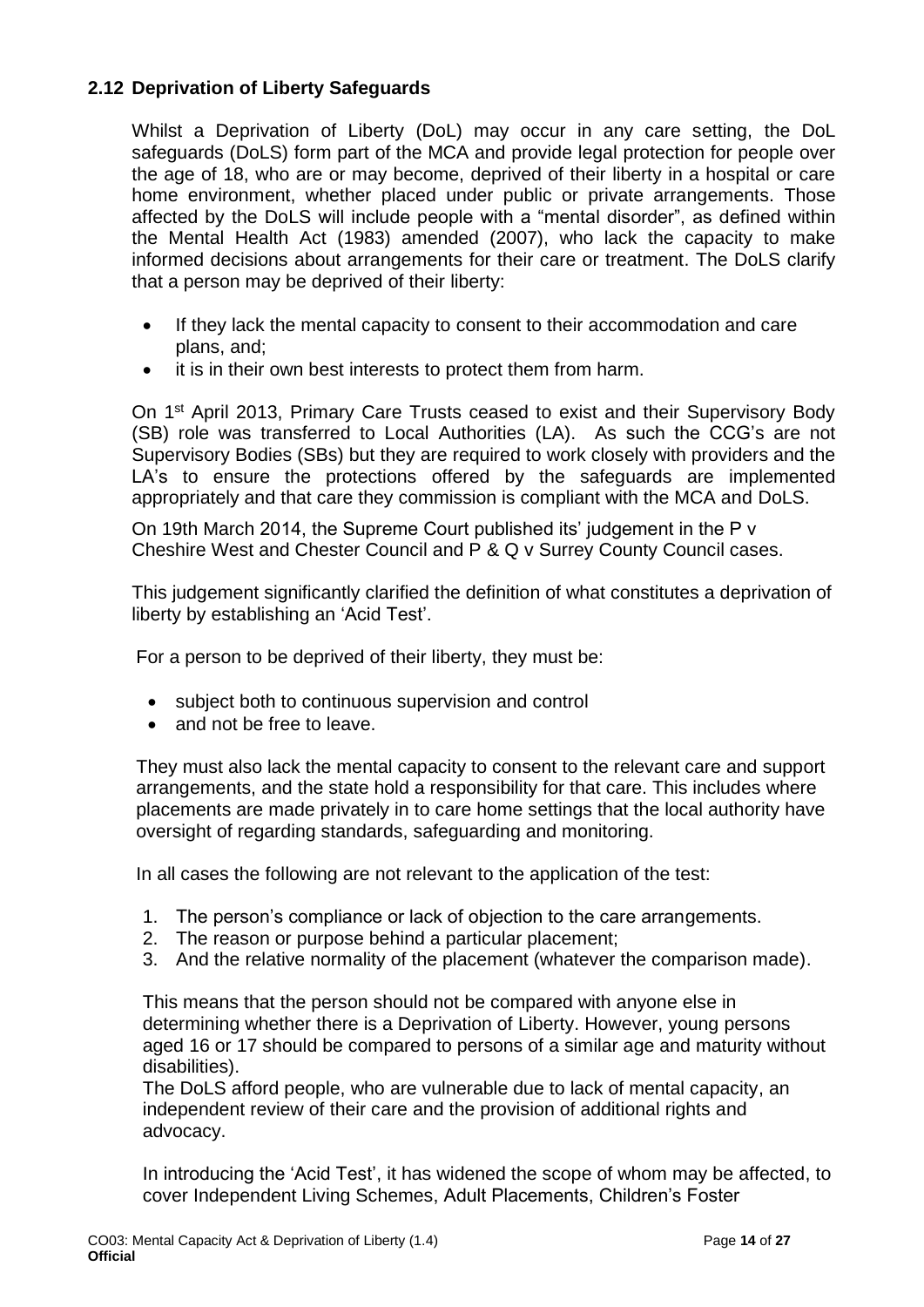Placements and potentially even people at home receiving Continuing Health Care (CHC) funded packages of care.

Where a Deprivation of Liberty is identified, either the care plan must be significantly altered to remove restrictions and end the deprivation or authorised, obtained via a prescribed legal process. Such authorisation should be obtained via the Mental Health Act 1983 (MHA), The Deprivation of Liberty Safeguards 2009 (DoLS) or via an application to the Court of Protection (COP).

STCCG has outlined the process in cases where deprivation of liberty falls outside the remit of the DoLS and application to the Court of Protection is required. This can be found in the Domestic Deprivation of Liberty policy CCGO03

The CCG is able to seek assurance from its commissioned services that they are compliant with the DoLS framework and COP requirements. This includes the Joint Commissioning service that provides Continuing Health Care Services (CHC), and other providers of NHS funded care.

Any unauthorised Deprivations will carry with it a potential risk of litigation. If the CCG identifies via its commissioned services such a risk exists, this is to be included on the risk register and an action plan to address the risk developed and reviewed in accordance with the CCG Risk management arrangements.

# <span id="page-14-0"></span>**3 Governance and Accountability**

The CCG Governing Body is responsible for making certain all its provider services have arrangements in place to meet their statutory requirements as well as service contract standards, and that these are being complied with. Provider management will seek assurance via the local quality requirements. The governing body through its governance structures namely the Alliance Business Group, the Quality and Patient Safety Committee and the Designated and Name Safeguarding Assurance group, will assure itself that its commissioned services are compliant and will receive regular reports and updates with reference to MCA and DOLs

- Quarterly
- Annual report

The CCG will ensure effective leadership, commissioning and governance through the following:

- Ensuring all commissioned services are fully aware of their local and statutory responsibilities regarding compliance with the Mental Capacity Act (MCA) and Deprivation of Liberty Safeguards (DoLs) and that STCCG commissioning, contracting, contract monitoring and quality assurance processes fully reflects this.
- MCA and DoLS is an agenda item within Safeguarding, on the provider services' Clinical Quality Review Groups (CQRGs) in accordance with the CQRG Forward Plan.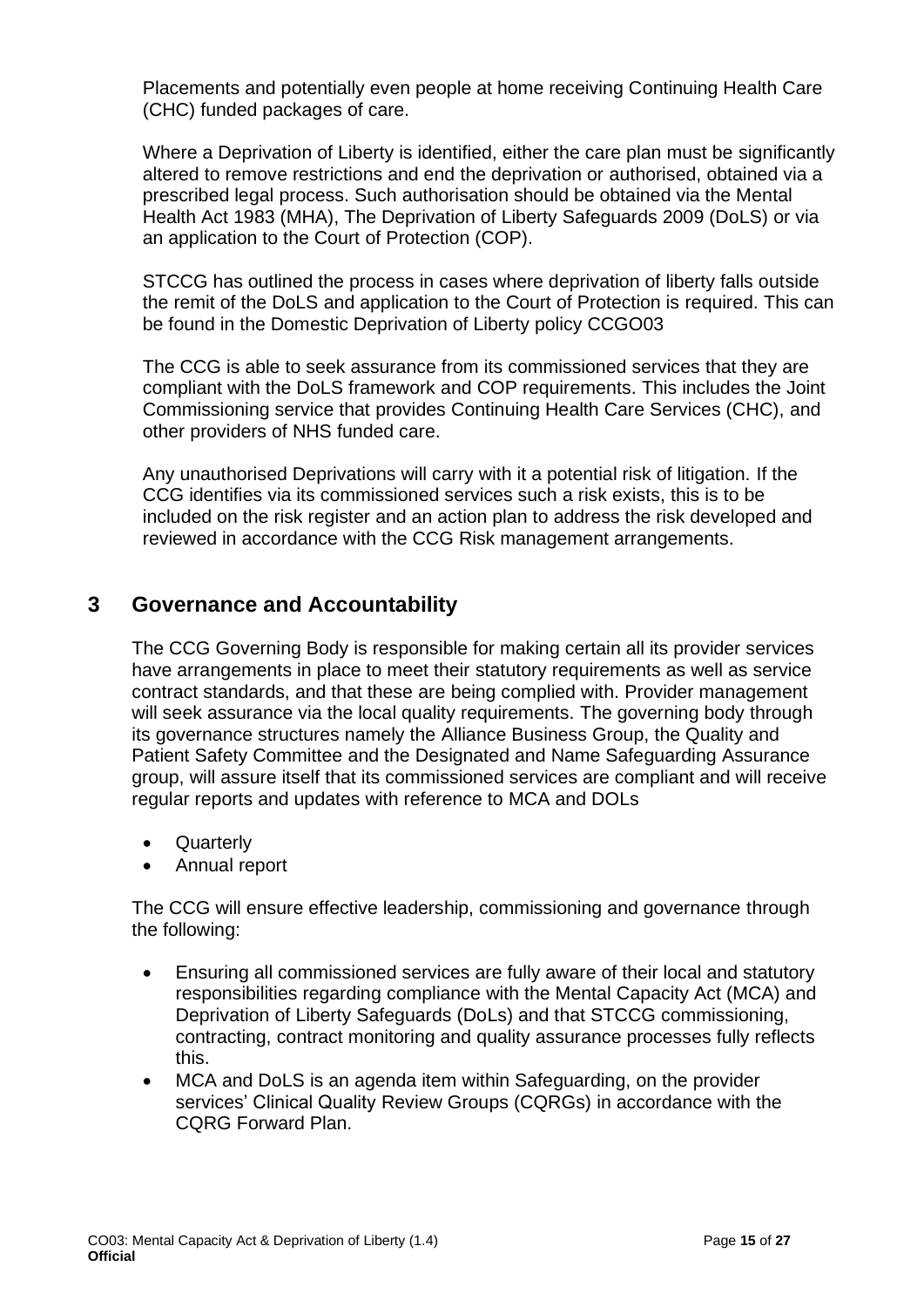- Ensuring service specifications, invitations to tender and service contracts fully reflect MCA and MCA DoLS requirements as outlined in this policy with specific reference to the clear standards for service delivery.
- Ensuring a system is in place for escalating risks via Risk Registers and CQRGs.

### **3.1 Service Contract Standards**

Clear service standards for ensuring compliance with the Mental Capacity Act (MCA) and Deprivation of Liberty Safeguards (DoLs) will be included in NHS commissioned services contracts, as appropriate to the service.

The CCG will seek assurance from providers in relation to these standards via its contract management and quality assurance processes.

# <span id="page-15-0"></span>**4. Duties and Responsibilities**

### **4.1 Governing Body (GB)**

The CCG has delegated responsibility to the Governing Body for setting the strategic context in which organisational process documents are developed, and for establishing a scheme of governance for the formal review and approval of such documents.

#### **4.2 The Chief Officer**

The Chief Officer as the Accountable Officer has overall responsibility for the strategic direction and operational management, including ensuring that process documents comply with all legal, statutory and good practice guidance requirements.

The Chief Officer is accountable for ensuring that the health contribution to MCA and DoLS is discharged effectively across the whole local health economy through CCG commissioning arrangements.

This role is supported by the Clinical Director for Mental Health and Learning Disability who is board lead for MCA who is supported by the Quality and Safeguarding Leads for expert advice to the Governing Body on MCA and MCA DoLS matters.

### **4.3 The Clinical Director for Mental Health and Learning Disability (MH&LD)**

The CCG Clinical Director for MH&LD as Executive Lead for MCA and DoLS is the Sponsoring Director for this policy and is responsible for ensuring that:

- This policy is drafted, approved and disseminated in accordance with the Policy for the Development and Approval of Policies
- The necessary training required to implement this document is identified and resourced.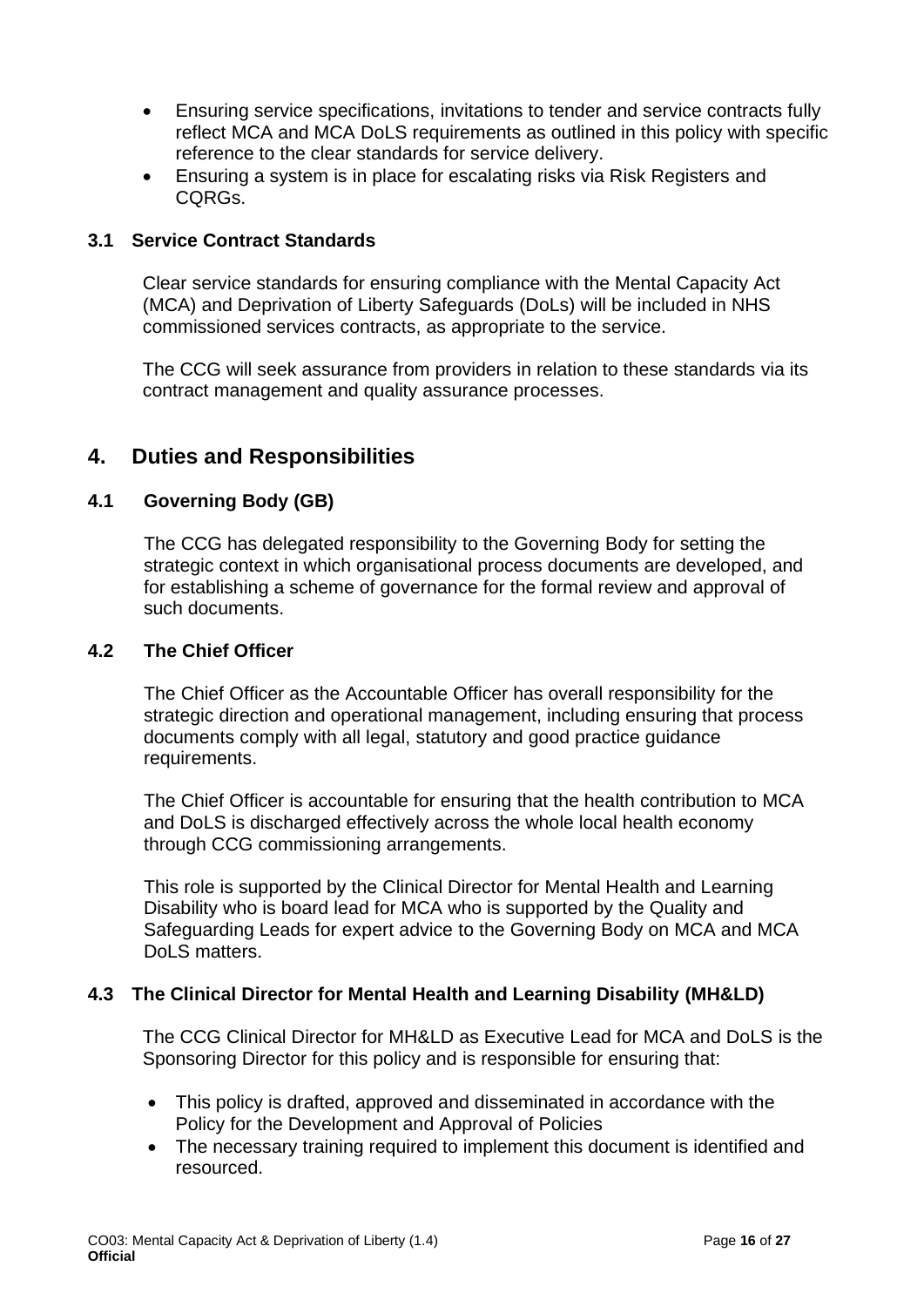- Mechanisms are in place for the regular evaluation of the implementation and effectiveness of this document.
- The Chief Officer and governing body members are made aware of any concerns relating to a commissioned service.
- The CCG has in place assurance processes to ensure compliance with MCA and DoLS legislation, guidance, policy, procedures, code of practice, quality standards, and contract monitoring of providers

They are supported in this by the Designated Nurse for Safeguarding Adults.

# **4.4 Designated Nurse for Safeguarding Adults.**

The Designated Nurse for Safeguarding Adults will support the Executive Lead on aspects of the NHS contribution to MCA and DoLS across the CCG's area, which includes all commissioned providers. The post will:

- Work with the Clinical Director of MH & LD to ensure robust assurance arrangements are in place within the CCGs and provider services.
- Provide advice and expertise to the CCG's governing bodies and associated groups and to professionals across both the NHS and partner agencies.
- Provide professional leadership, advice and support to lead professionals across provider trusts/services and independent contractors.
- Represent the CCG on relevant committees, networks and multiagency groups charged with responsibility for leadership, oversight and implementation of the MCA, DoLS.
- Lead and support the development of MCA, DoLS policy, and procedures in the CCG in accordance with national, regional, local requirements.
- Provide advice and quidance in relation to MCA, DoLS training including standards.
- Ensure quality standards for MCA, DoLS are developed and included in all provider contracts and compliance is evidenced.
- Work closely with the Designated Professionals for Safeguarding Children to ensure that where appropriate there is effective information flow across both adults and children's safeguarding services.

# **4.5 Managers and Executive Leads**

Managers and Executive leads have responsibility for:

- Ensuring they are aware of and carry their responsibilities in relation to MCA, DoLS.
- Ensure that the MCA and DoLS policy is implemented in their area of practice.
- Ensuring staff are aware of the contact details of the Quality and Safeguarding leads for any issues of concern regarding care or commissioning practice relating to the MCA & DoLS.
- Ensuring that all CCG staff undertakes mandatory MCA, and DoLS training commensurate to their role as set out within the Safeguarding policy training section.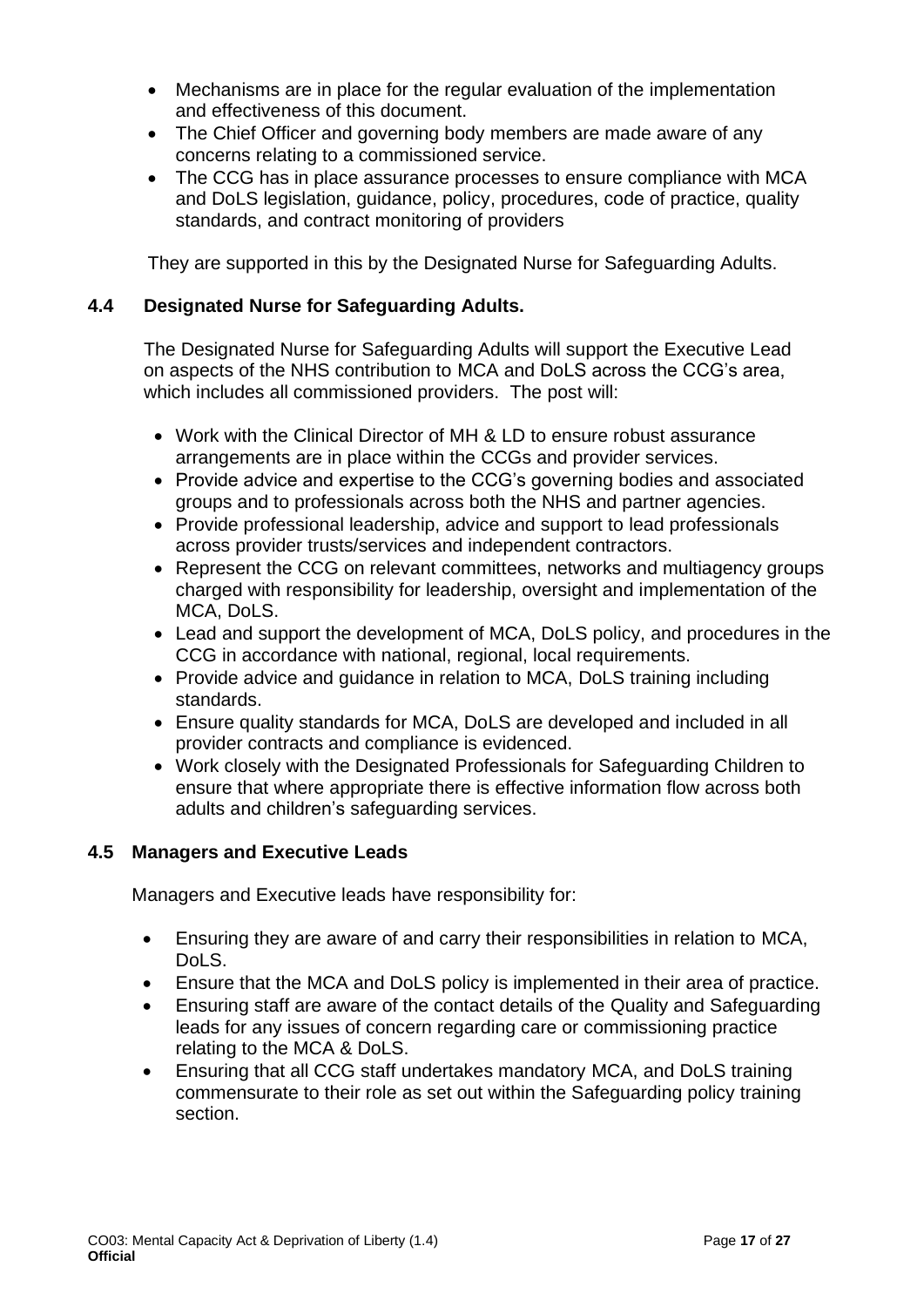# **4.6 CCG Staff**

All staff, including temporary and agency staff are responsible for actively cooperating with managers in the application of this policy to enable the CCG to discharge its legal obligations and in particular:

- Comply with the MCA and DoLS Policy.
- Ensure they familiarise themselves with their role and responsibility in relation to the MCA and DoLS Policy.
- Identify training needs in respect of the MCA and DoLS Policy and informing their line manager
- Complete mandatory MCA and DoLS training in accordance with the CCG MCA, DoLS Training Plan.

### **4.7 Commissioning Support Service (NECS)**

The CCG commission, Medicines Optimisation Services from the Commissioning Support Service. This arrangement provides the CCG with a resource to enable it to fulfil its statutory duties and responsibilities. The CSS will be expected to comply with the Service contract standards relating to MCA and DoLS.

### **4.8 Primary Medical Services (GP practices)**

GP practices will be informed of the Service contract standards and encouraged to take account of these. The CCG in partnership with NHS England and supported by the CSS will develop a programme to support and monitor their adoption, and implementation in GP practices.

# <span id="page-17-0"></span>**5. Implementation**

This policy will be available to all Staff within the CCG via the shared intranet and the internet sites.

All Executive leads and Managers are responsible for ensuring that relevant staff within their own directorates and departments have read and understood this document and are competent to carry out their duties.

# <span id="page-17-1"></span>**6. Training Implications**

The training required for CCG staff to comply with this policy are:

<span id="page-17-2"></span>• Mandatory, MCA, including DoLS as set out within the training matrix of the Safeguarding Adults policy. [http://www.southtynesideccg.nhs.uk/wp-content/uploads/2015/11/CO16-](http://www.southtynesideccg.nhs.uk/wp-content/uploads/2015/11/CO16-Safeguarding-Adults-Policy-3.pdf) [Safeguarding-Adults-Policy-3.pdf](http://www.southtynesideccg.nhs.uk/wp-content/uploads/2015/11/CO16-Safeguarding-Adults-Policy-3.pdf)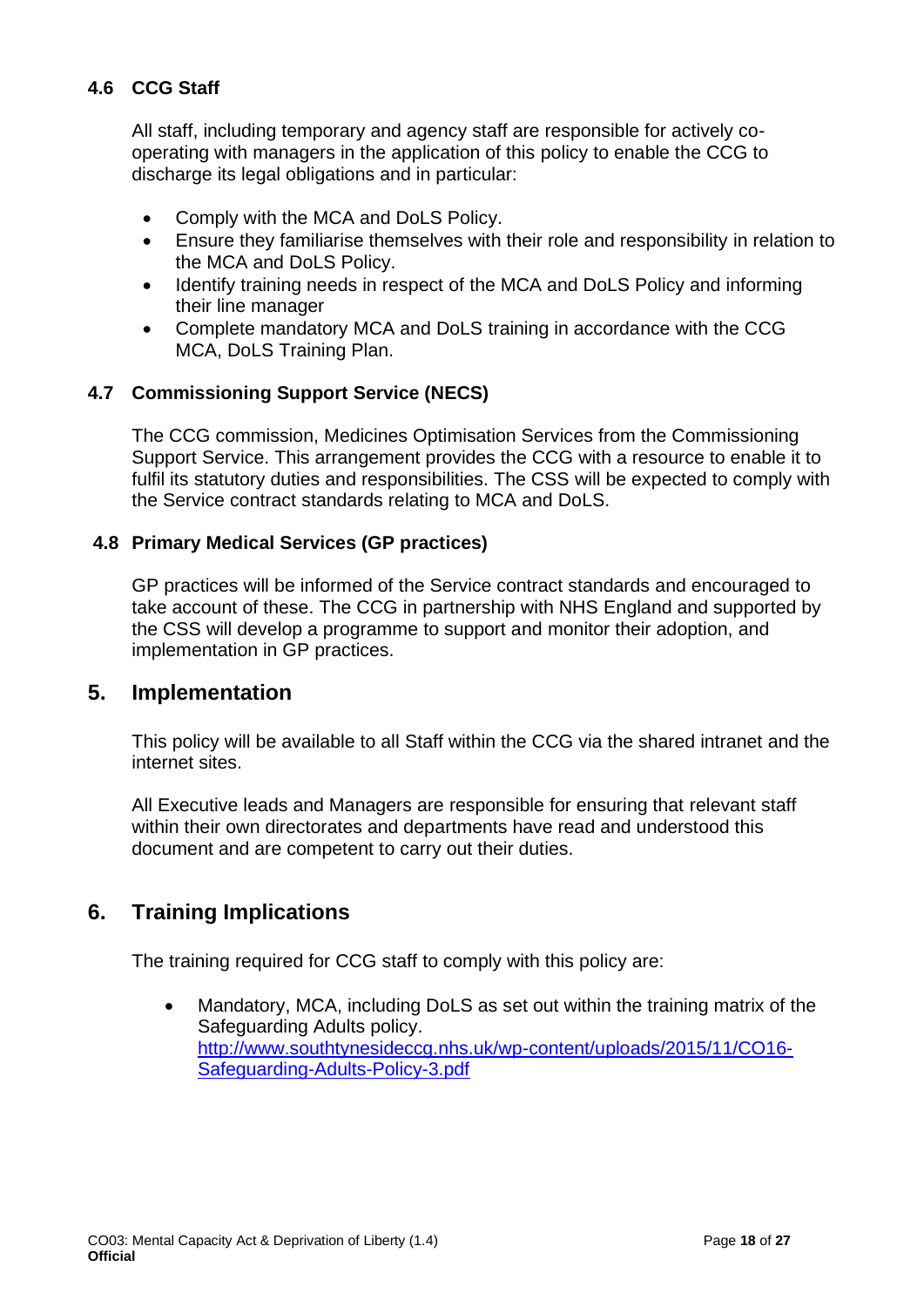# **7. Documentation**

## **7.1 Other related policy and resource**

- Safeguarding Adults Policy: [http://www.southtynesideccg.nhs.uk/wp](http://www.southtynesideccg.nhs.uk/wp-content/uploads/2015/11/CO16-Safeguarding-Adults-Policy-2.pdf)[content/uploads/2015/11/CO16-Safeguarding-Adults-Policy-2.pdf](http://www.southtynesideccg.nhs.uk/wp-content/uploads/2015/11/CO16-Safeguarding-Adults-Policy-2.pdf)
- GMC MCA tool kit http://www.gmc-uk.org/Mental Capacity flowchart
- GP MCA tool kit http://mentalcapacityresources.co.uk/qp-mca-toolkit.html

### **7.2 Legislation and statutory requirements**

- Cabinet Office (1998) *Human Rights Act 1998.* London. HMSO.
- Cabinet Office (2000) *Freedom of Information Act 2000.* London. HMSO.
- Cabinet Office (2005) *Mental Capacity Act 2005*. London. HMSO.
- Cabinet Office (2006) *Equality Act 2006.* London. HMSO.
- Cabinet Office (2007) *Mental Health Act 2007*. London. HMSO.
- Health and Safety Executive (1974) *Health and Safety at Work etc. Act 1974.* London. HMSO.
- Cabinet Office (1983) *Mental Health Act 1983*. London. HMSO
- Cabinet Office (2005) *Mental Capacity Act 2005*. London. HMSO.
- Cabinet Office (2007) *Mental Health Act 2007*. London. HMSO
- Department of Health (2007) *Mental Capacity Act 2005: Deprivation of liberty safeguards - Code of Practice to supplement the main Mental Capacity Act 2005 Code of Practice.* London. DH.
- Department of Health (2009) *The Mental Capacity Act Deprivation of Liberty Safeguards.* London. DH.
- Griffiths, Rachel and Leighton, John (November 2012) Adults' Service SCIE Report 62. Managing the transfer of responsibilities under the Deprivation of Liberty Safeguards: a resource for local authorities and healthcare Commissioners. London: Social Care Institute for Excellence.
- Health and Safety Executive (1974) *Health and Safety at Work etc. Act 1974.*  London. HMSO.
- House of Lords (March 2014) Select Committee on the Mental Capacity Act 2005: Post-legislative scrutiny. London: The Stationery Office
- P (by his litigation friend the Official Solicitor) (Appellant) v Cheshire West and Chester Council and another (Respondents) P and Q (by their litigation friend, the Official Solicitor) (appellants) v Surrey County Council (Respondents) [2014] UKSC 19 on appeal from: [2011] EWCA Civ 1257; [2011] EWCA Civ 190

# **7.3 Best practice recommendations**

- Department of Health. (2006) *Records Management: NHS Code of Practice.* London: DH.
- Independent Safeguarding Authority [\(http://www.isa-gov.org.uk/\)](http://www.isa-gov.org.uk/)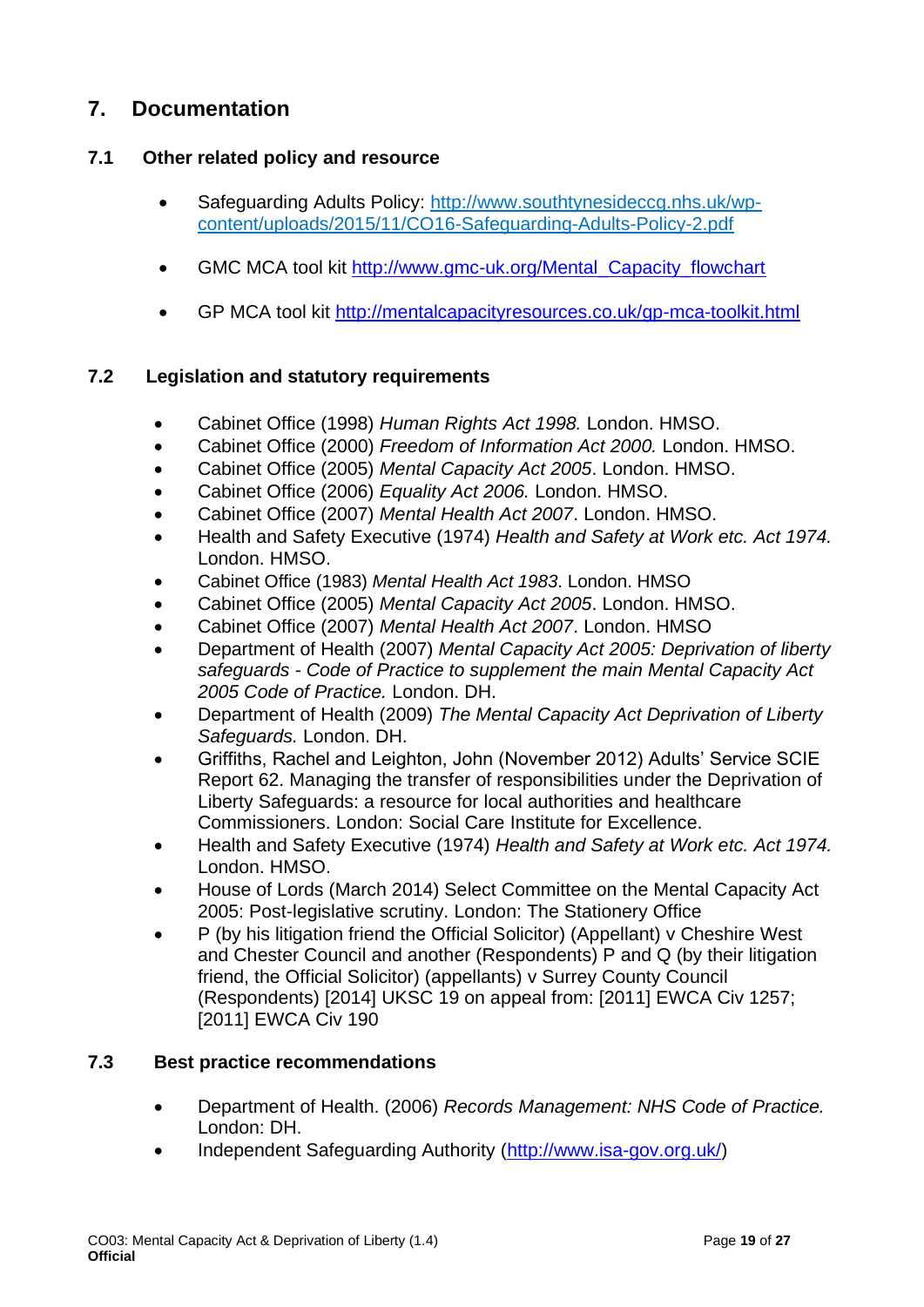# <span id="page-19-0"></span>**8. Monitoring, Review and Archiving**

### **8.1 Monitoring**

The CCG governing body will agree a method for monitoring the dissemination and implementation of this policy. Monitoring information will be recorded in the policy database.

### **8.2 Review**

The CCG governing body will ensure that this policy document is reviewed in accordance with the timescale specified at the time of approval. No policy or procedure will remain operational for a period exceeding three years without a review taking place.

Staff who become aware of any change which may affect a policy should advise their line manager as soon as possible. The governing body will then consider the need to review the policy or procedure outside of the agreed timescale for revision.

For ease of reference for reviewers or approval bodies, changes should be noted in the 'document history' table on the front page of this document.

**NB:** If the review consists of a change to an appendix or procedure document, approval may be given by the sponsor director and a revised document may be issued. Review to the main body of the policy must always follow the original approval process.

### **8.3 Archiving**

The governing body will ensure that archived copies of superseded policy documents are retained in accordance with Records Management: Code of Practice for Health and Social Care 2016.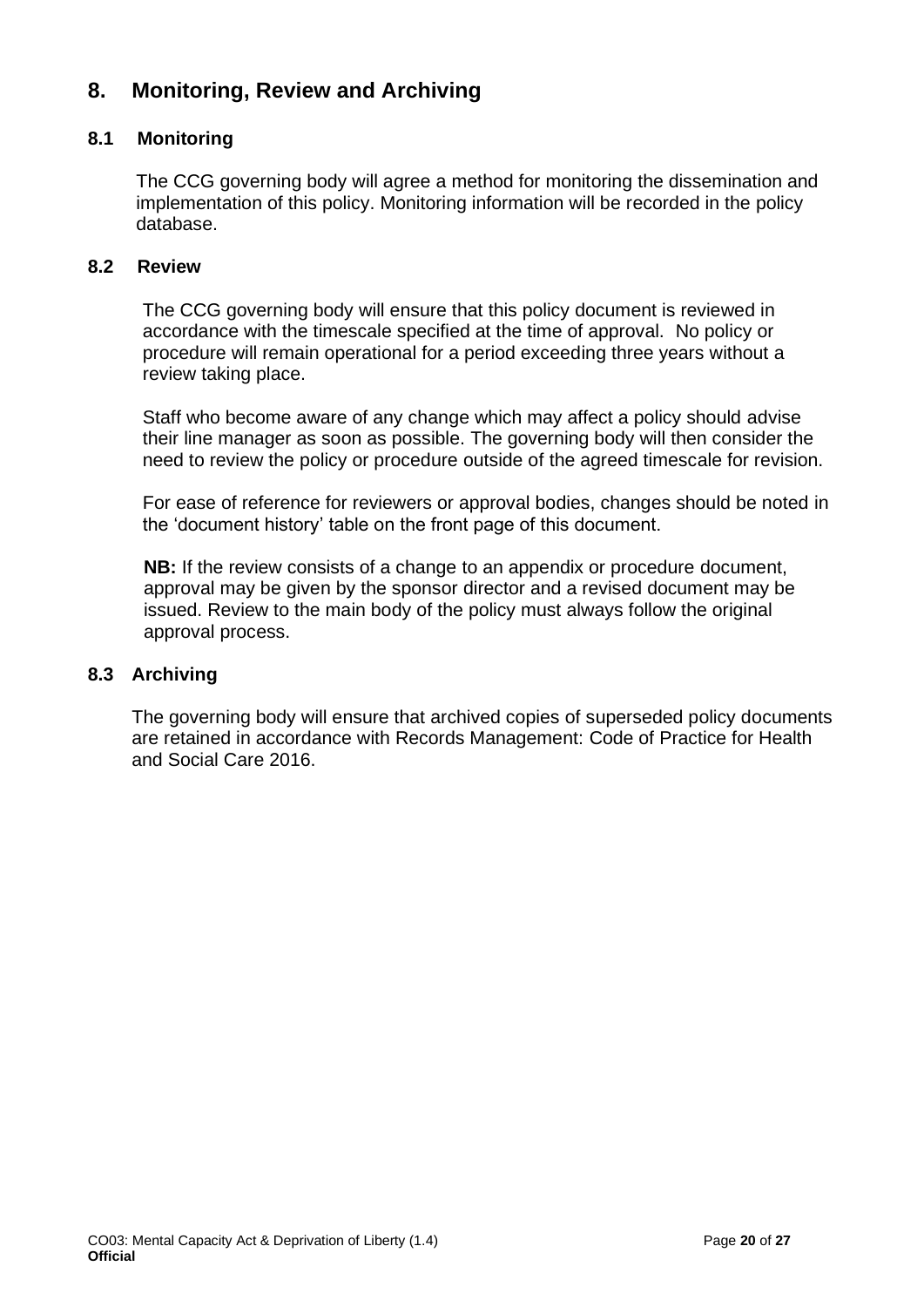# <span id="page-20-0"></span>**9. Equality Analysis**

A full Equality Impact Assessment has been completed;





North of England **Commissioning Support** 

Partners in improving local health

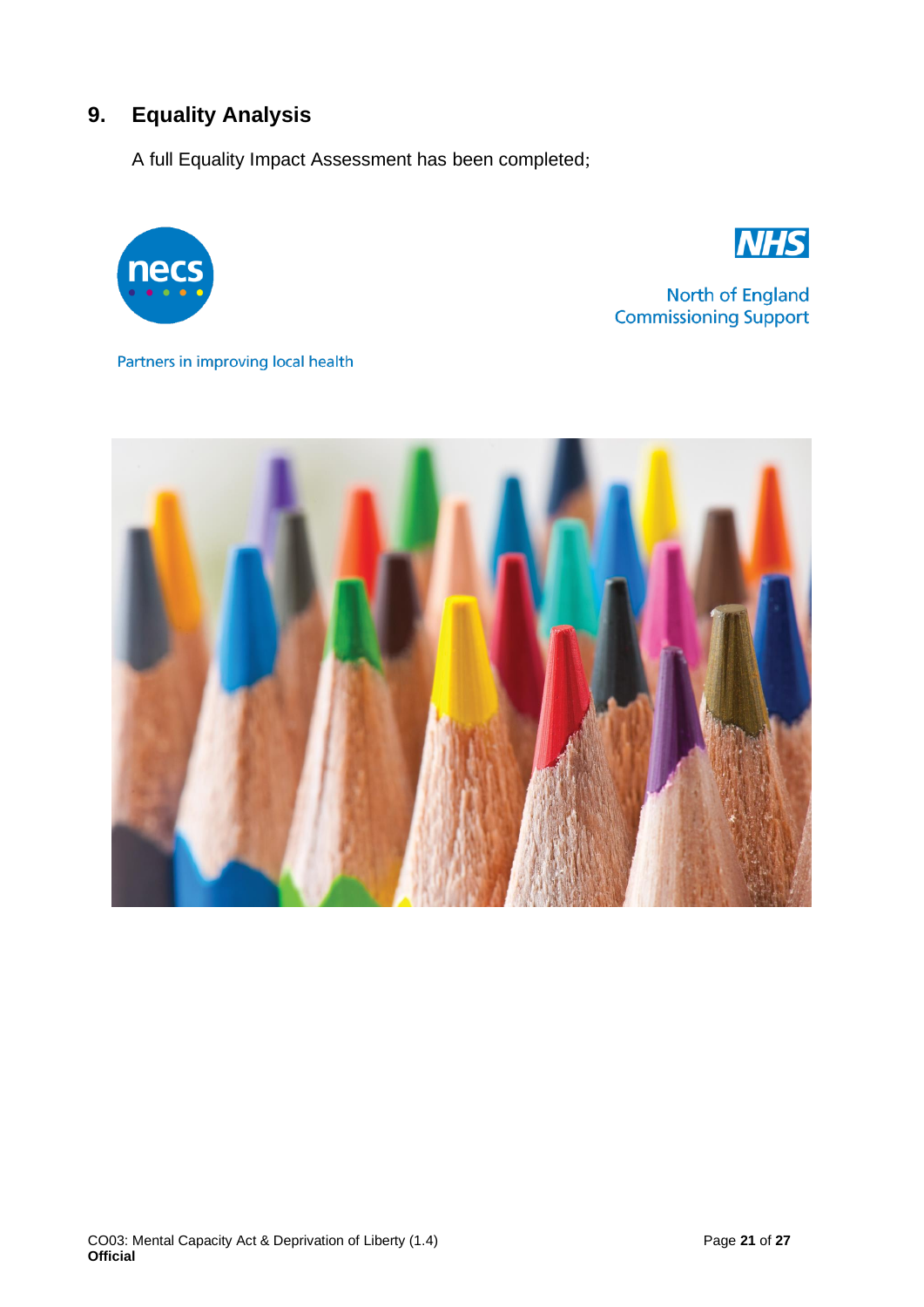#### **Introduction - Equality Impact Assessment**

An Equality Impact Assessment (EIA) is a process of analysing a new or existing service, policy or process. The aim is to identify what is the (likely) effect of implementation for different groups within the community (including patients, public and staff).

We need to:

- Eliminate unlawful discrimination, harassment and victimisation and other conduct prohibited by the Equality Act 2010
- Advance equality of opportunity between people who share a protected characteristic and those who do not foster good relations between people who share a protected characteristic and those who do not

This is the law. In simple terms it means thinking about how some people might be excluded from what we are offering.

The way in which we organise things, or the assumptions we make, may mean that they cannot join in or if they do, it will not really work for them.

It's good practice to think of all reasons why people may be excluded, not just the ones covered by the law. Think about people who may be suffering from socio-economic deprivation or the challenges facing carers for example.

This will not only ensure legal compliance, but also help to ensure that services best support the healthcare needs of the local population.

Think of it as simply providing great customer service to everyone.

As a manager or someone who is involved in a service, policy, or process development, you are required to complete an Equality Impact Assessment using this toolkit.

| <b>Policy</b>  | A written statement of intent describing the broad approach or course of action the |  |  |
|----------------|-------------------------------------------------------------------------------------|--|--|
|                | Trust is taking with a particular service or issue.                                 |  |  |
| <b>Service</b> | A system or organisation that provides for a public need.                           |  |  |
| <b>Process</b> | Any of a group of related actions contributing to a larger action.                  |  |  |



# **STEP 1 - EVIDENCE GATHERING**

| Name of person completing EIA:                                                                        | Sharon Thompson                                                     |  |
|-------------------------------------------------------------------------------------------------------|---------------------------------------------------------------------|--|
| Title of service/policy/process:                                                                      | Mental Capacity Act and Deprivation Of Liberty Safeguards<br>Policy |  |
| Existing: $\square$<br>New/proposed: $\square$                                                        | Changed: $\sqrt{ }$                                                 |  |
| What are the intended outcomes of this policy/service/process? Include outline of objectives and aims |                                                                     |  |

This policy sets out how as a commissioning organisation South Tyneside Clinical Commissioning Group (STCCG) will fulfil its duties and responsibilities effectively both within its own organisation and across the local health economy via its commissioning arrangements in relation to the Mental Capacity Act (MCA) 2005 Commissioners must understand the implications of the MCA and DoLS, and STCCG commissioned services must demonstrate compliance with the MCA and as appropriate compliance with DoLS.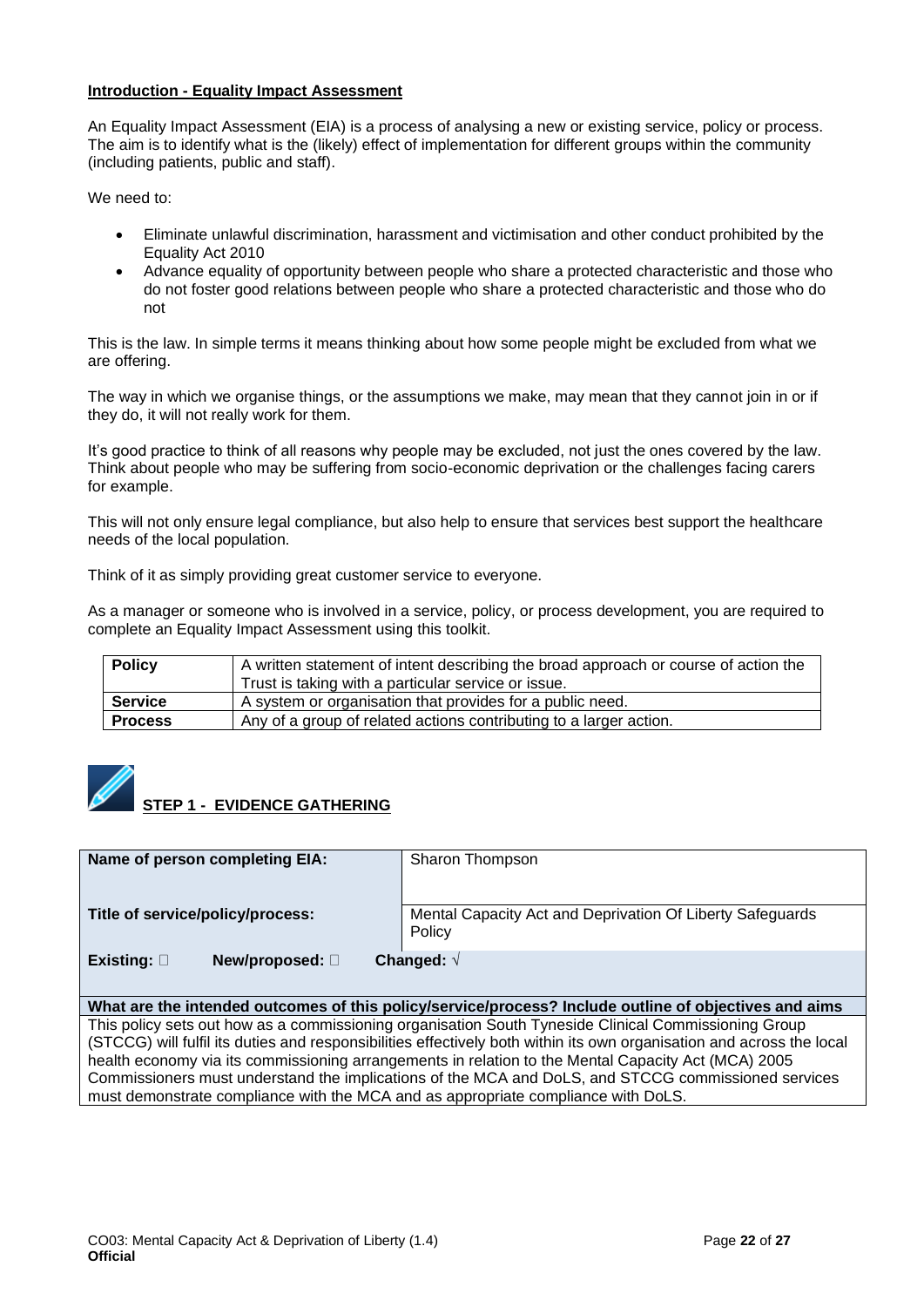| Who will be affected by this policy/service /process? (please tick)                                                                                                                                                                                                                                                                                                                                                                                                                                                     |                                                                                                                                                                                                                                                                                                                                                                                                                                                                                                                                                                                                                                                                                                                                                                                                                                                                                  |  |
|-------------------------------------------------------------------------------------------------------------------------------------------------------------------------------------------------------------------------------------------------------------------------------------------------------------------------------------------------------------------------------------------------------------------------------------------------------------------------------------------------------------------------|----------------------------------------------------------------------------------------------------------------------------------------------------------------------------------------------------------------------------------------------------------------------------------------------------------------------------------------------------------------------------------------------------------------------------------------------------------------------------------------------------------------------------------------------------------------------------------------------------------------------------------------------------------------------------------------------------------------------------------------------------------------------------------------------------------------------------------------------------------------------------------|--|
| $\sqrt{N}$ Nurses<br>$\sqrt{\phantom{a}}$ Doctors<br>$\sqrt{\mathsf{Consultants}}$<br>$\sqrt{ }$ Staff members<br>$\sqrt{}$ Patients<br>$\Box$ Public<br>$\sqrt{}$ Other<br>If other please state:<br>Legal delegate consents such as LPA or appointees<br>What is your source of feedback/existing evidence? (please tick)<br>$\sqrt{ }$ National Reports $\Box$ Internal Audits<br>□ Patient Surveys □ Staff Surveys □ Complaints/Incidents<br>□ Focus Groups □ Stakeholder groups □ Previous EIAs<br>$\sqrt{}$ Other |                                                                                                                                                                                                                                                                                                                                                                                                                                                                                                                                                                                                                                                                                                                                                                                                                                                                                  |  |
| If other please state:<br>Legislation/ Acts of Law                                                                                                                                                                                                                                                                                                                                                                                                                                                                      |                                                                                                                                                                                                                                                                                                                                                                                                                                                                                                                                                                                                                                                                                                                                                                                                                                                                                  |  |
| <b>National Reports</b>                                                                                                                                                                                                                                                                                                                                                                                                                                                                                                 | What does it tell me? (about the existing service/policy/process? Is there<br>anything suggest there may be challenges when designing something<br>new?)                                                                                                                                                                                                                                                                                                                                                                                                                                                                                                                                                                                                                                                                                                                         |  |
| <b>Patient Surveys</b>                                                                                                                                                                                                                                                                                                                                                                                                                                                                                                  | Mental Capacity Act 2006 and Deprivation of Liberty Safeguards 2009<br>House of Lords select committee report on above Acts March 2014<br>DoH response to recommendations on above.<br>'The Act has suffered from a lack of awareness and a lack of understanding.<br>For many who are expected to comply with the Act it appears to be an optional<br>add-on, far from being central to their working lives. The evidence presented to<br>us concerns the health and social care sectors principally. In those sectors the<br>prevailing cultures of paternalism (in health) and risk-aversion (in social care)<br>have prevented the Act from becoming widely known or embedded. The<br>empowering ethos has not been delivered. The rights conferred by the Act<br>have not been widely realised. The duties imposed by the Act are not widely<br>followed.' [HoL March 2014] |  |
| <b>Staff Surveys</b>                                                                                                                                                                                                                                                                                                                                                                                                                                                                                                    |                                                                                                                                                                                                                                                                                                                                                                                                                                                                                                                                                                                                                                                                                                                                                                                                                                                                                  |  |
| <b>Complaints and Incidents</b>                                                                                                                                                                                                                                                                                                                                                                                                                                                                                         |                                                                                                                                                                                                                                                                                                                                                                                                                                                                                                                                                                                                                                                                                                                                                                                                                                                                                  |  |
| <b>Results of consultations</b><br>with different stakeholder<br>groups - staff/local<br>community groups                                                                                                                                                                                                                                                                                                                                                                                                               |                                                                                                                                                                                                                                                                                                                                                                                                                                                                                                                                                                                                                                                                                                                                                                                                                                                                                  |  |
| <b>Focus Groups</b>                                                                                                                                                                                                                                                                                                                                                                                                                                                                                                     |                                                                                                                                                                                                                                                                                                                                                                                                                                                                                                                                                                                                                                                                                                                                                                                                                                                                                  |  |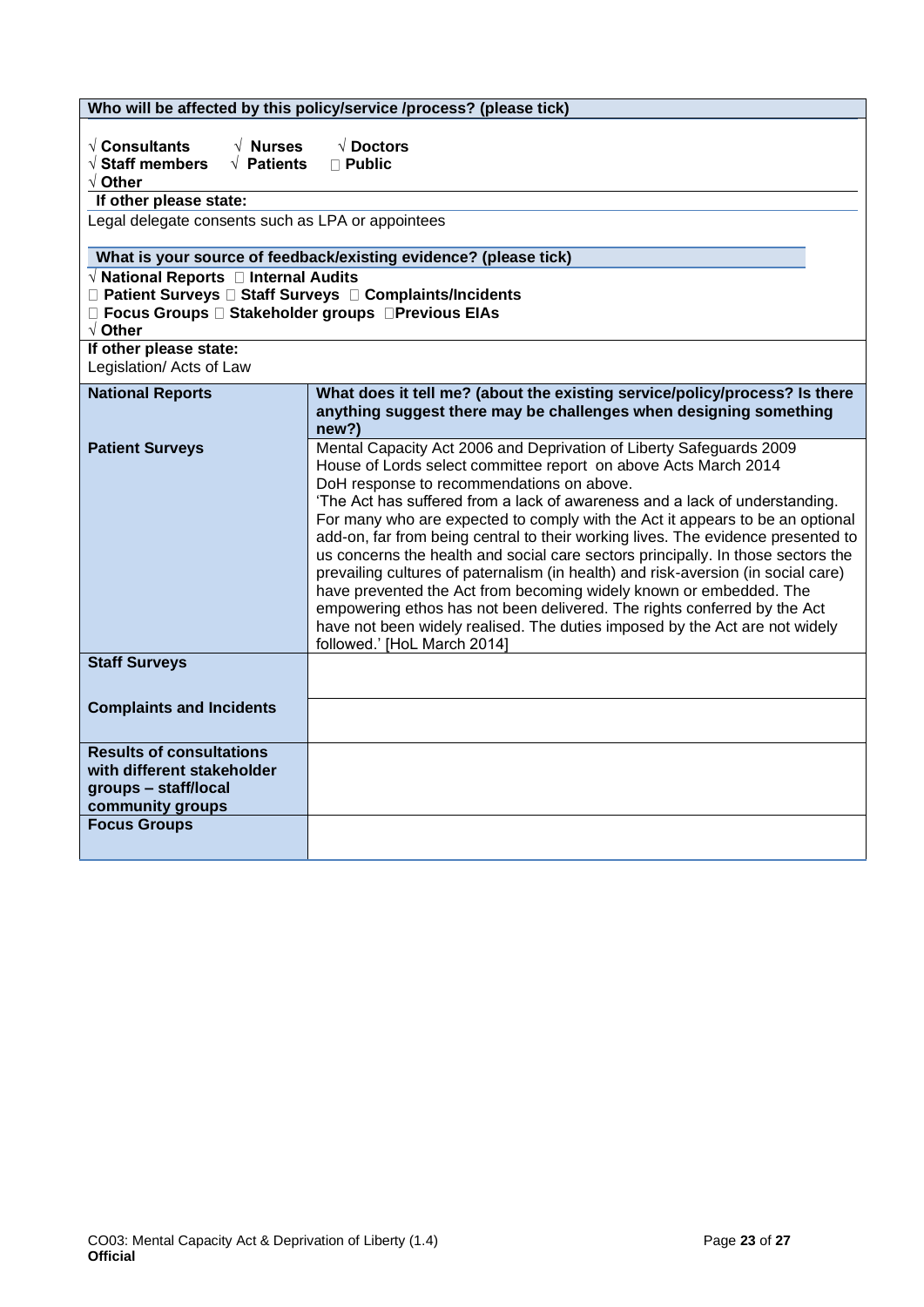#### **STEP 2 - IMPACT ASSESSMENT**

**What impact will the new policy/system/process have on the following: (Please refer to the 'EIA Impact Questions to Ask' document for reference)**

**Age** A person belonging to a particular age

Non – Policy to comply with Adult legislation 16 +

**Disability** A person who has a physical or mental impairment, which has a substantial and long-term adverse effect on that person's ability to carry out normal day-to-day activities

Set out commissioning and provider responsibilities regarding the MCA and DoLS. Human right based legislation to ensure principles of the MCA are maintained for all and in particular those with a mental impairment. Positive impact.

**Gender reassignment (including transgender)** Medical term for what transgender people often call genderconfirmation surgery; surgery to bring the primary and secondary sex characteristics of a transgender person's body into alignment with his or her internal self perception.

Non – appropriate for all 16+

**Marriage and civil partnership** Marriage is defined as a union of a man and a woman (or, in some jurisdictions, two people of the same sex) as partners in a relationship. Same-sex couples can also have their relationships legally recognised as 'civil partnerships'. Civil partners must be treated the same as married couples on a wide

range of legal matters

Non – appropriate for all 16+

**Pregnancy and maternity** Pregnancy is the condition of being pregnant or expecting a baby. Maternity refers to the period after the birth, and is linked to maternity leave in the employment context.

Non – appropriate for all 16+

**Race** It refers to a group of people defined by their race, colour, and nationality, ethnic or national origins, including travelling communities.

Non – appropriate for all 16+

**Religion or belief** Religion is defined as a particular system of faith and worship but belief includes religious and philosophical beliefs including lack of belief (e.g. Atheism). Generally, a belief should affect your life choices or the way you live for it to be included in the definition.

Non – appropriate for all 16+

**Sex/Gender** A man or a woman.

Non – appropriate for all 16+

**Sexual orientation** Whether a person's sexual attraction is towards their own sex, the opposite sex or to both sexes

Non – appropriate for all 16+

**Carers** A family member or paid [helper](http://www.oxforddictionaries.com/definition/english/%20http:/www.oxforddictionaries.com/definition/english/helper#helper__2) who regularly looks after a child or a [sick,](http://www.oxforddictionaries.com/definition/english/%20http:/www.oxforddictionaries.com/definition/english/sick#sick__2) [elderly,](http://www.oxforddictionaries.com/definition/english/%20http:/www.oxforddictionaries.com/definition/english/elderly#elderly__2) or [disabled](http://www.oxforddictionaries.com/definition/english/%20http:/www.oxforddictionaries.com/definition/english/disabled#disabled__2) person

Non – appropriate for all 16+

Positive impact on rights set out within Acts

**Other identified groups** such as deprived socio-economic groups, substance/alcohol abuse and sex workers

Non – appropriate for all 16+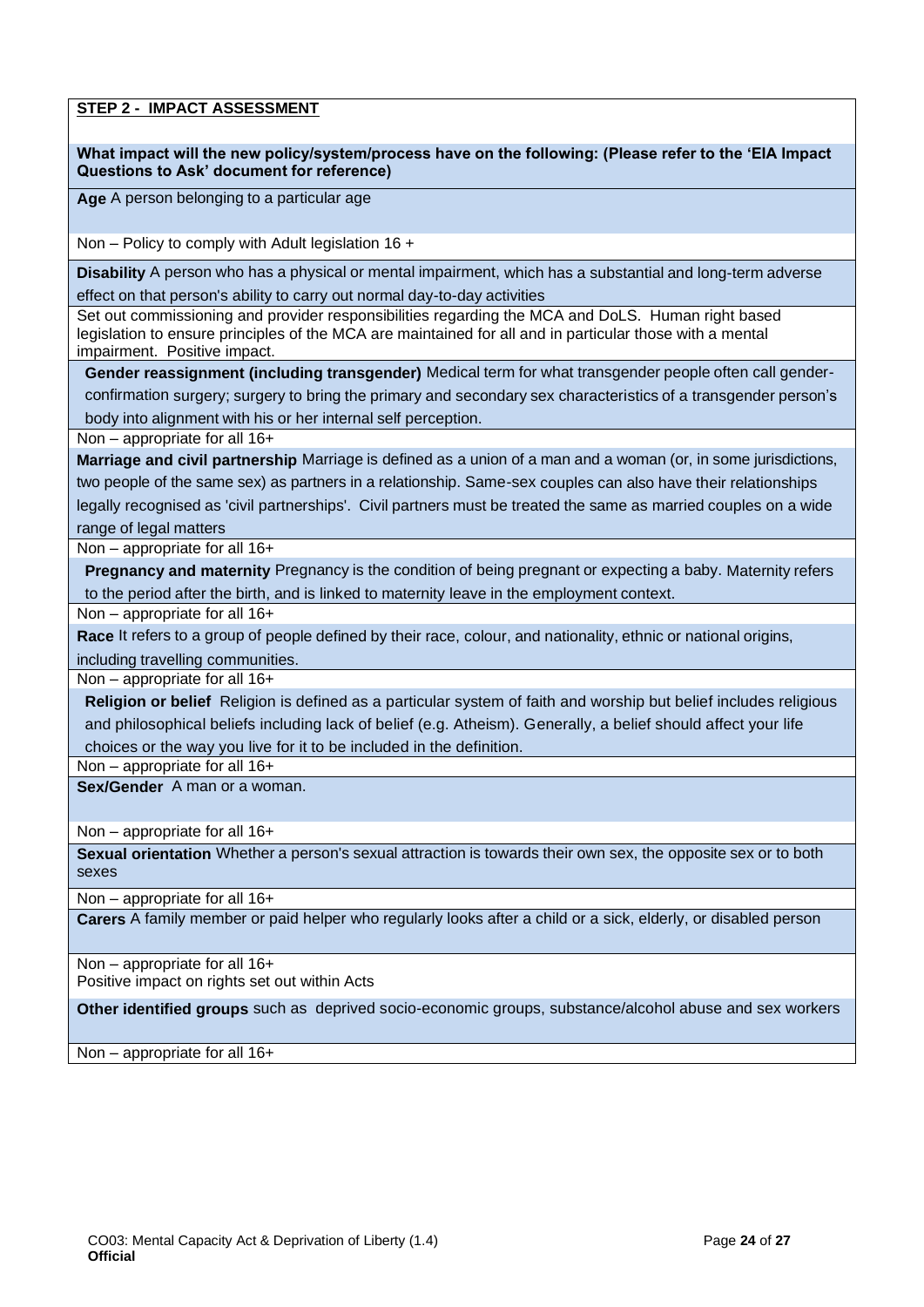#### **STEP 3** - **ENGAGEMENT AND INVOLVEMENT**

**How have you engaged stakeholders in testing the policy or process proposals including the impact on protected characteristics?**

No this is legislation based policy

**Please list the stakeholders engaged:**

#### **STEP 4 - METHODS OF COMMUNICATION**

|                                  | What methods of communication do you plan to use to inform service users of the policy? |
|----------------------------------|-----------------------------------------------------------------------------------------|
|                                  | □ Verbal – stakeholder groups/meetings  □ Verbal - Telephone                            |
| $\Box$ Written – Letter          | $\sqrt{2}$ Written – Leaflets/guidance booklets                                         |
| $\Box$ Email $\Diamond$ Internet | $\sqrt{ }$ Other                                                                        |

**If other please state:**

Disseminated to CCG staff via line management and referenced in training

#### **ACCESSIBLE INFORMATION STANDARD**

The Accessible Information Standard directs and defines a specific, consistent approach to identifying, recording, flagging, sharing and meeting the information and communication support needs of service users.

#### **Tick to confirm you have you considered an agreed process for:**

**√Sending out correspondence in alternative formats.** 

Easy read leaflets on DoLS- consulted with service users.

**Sending out correspondence in alternative languages.** 

**Producing / obtaining information in alternative formats.** 

**Arranging / booking professional communication support.** 

**Booking / arranging longer appointments for patients / service users with communication needs.**

#### **If any of the above have not been considered, please state the reason:**

This policy is primarily for staff to support their legal requirement to act within the legislation. Its target audience is not service users.

Information on advocacy provided in alternative language by commissioned advocacy service to customers / service user

#### **STEP 5 - SUMMARY OF POTENTIAL CHALLENGES**

Having considered the potential impact on the people accessing the service, policy or process please summarise the areas have been identified as needing action to avoid discrimination.

| <b>Potential Challenge</b> | What problems/issues may this cause?                                 |  |
|----------------------------|----------------------------------------------------------------------|--|
|                            | There are no aspects of the policy that impact negatively on service |  |
|                            | users.                                                               |  |
|                            |                                                                      |  |
|                            |                                                                      |  |
|                            |                                                                      |  |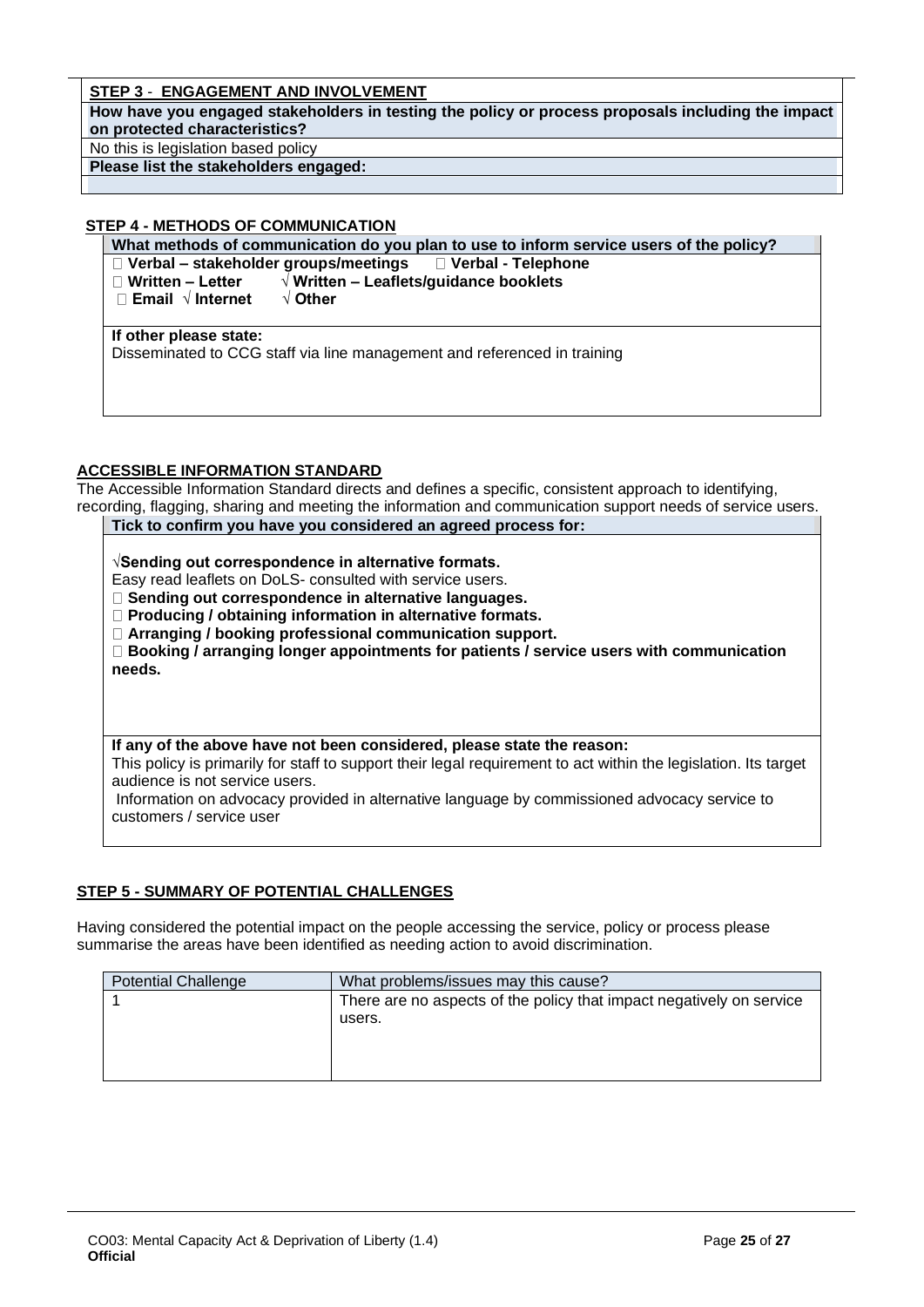#### **STEP 6- ACTION PLAN**

| <b>Ref</b><br>no. | <b>Potential</b><br>Challenge/<br><b>Negative</b><br>Impact | <b>Protected</b><br>Group<br>Impacted<br>(Age,<br>Race etc) | <b>Action(s) required</b> | <b>Expected</b><br><b>Outcome</b> | Owner | Timescale/<br><b>Completion</b><br>date |
|-------------------|-------------------------------------------------------------|-------------------------------------------------------------|---------------------------|-----------------------------------|-------|-----------------------------------------|
|                   |                                                             |                                                             |                           |                                   |       |                                         |

| Ref<br>no. | Who have you consulted with<br>for a solution? (users, other<br>services, etc) | Person/<br>People to inform | How will you monitor and<br>review whether the action is<br>effective? |
|------------|--------------------------------------------------------------------------------|-----------------------------|------------------------------------------------------------------------|
|            |                                                                                |                             |                                                                        |



| Completed by:                         | <b>Sharon Thompson</b> |
|---------------------------------------|------------------------|
| Date:                                 | 03/12/2018             |
| Presented to: (appropriate committee) | <b>QPSC</b>            |
| <b>Publication date:</b>              | January 2019           |